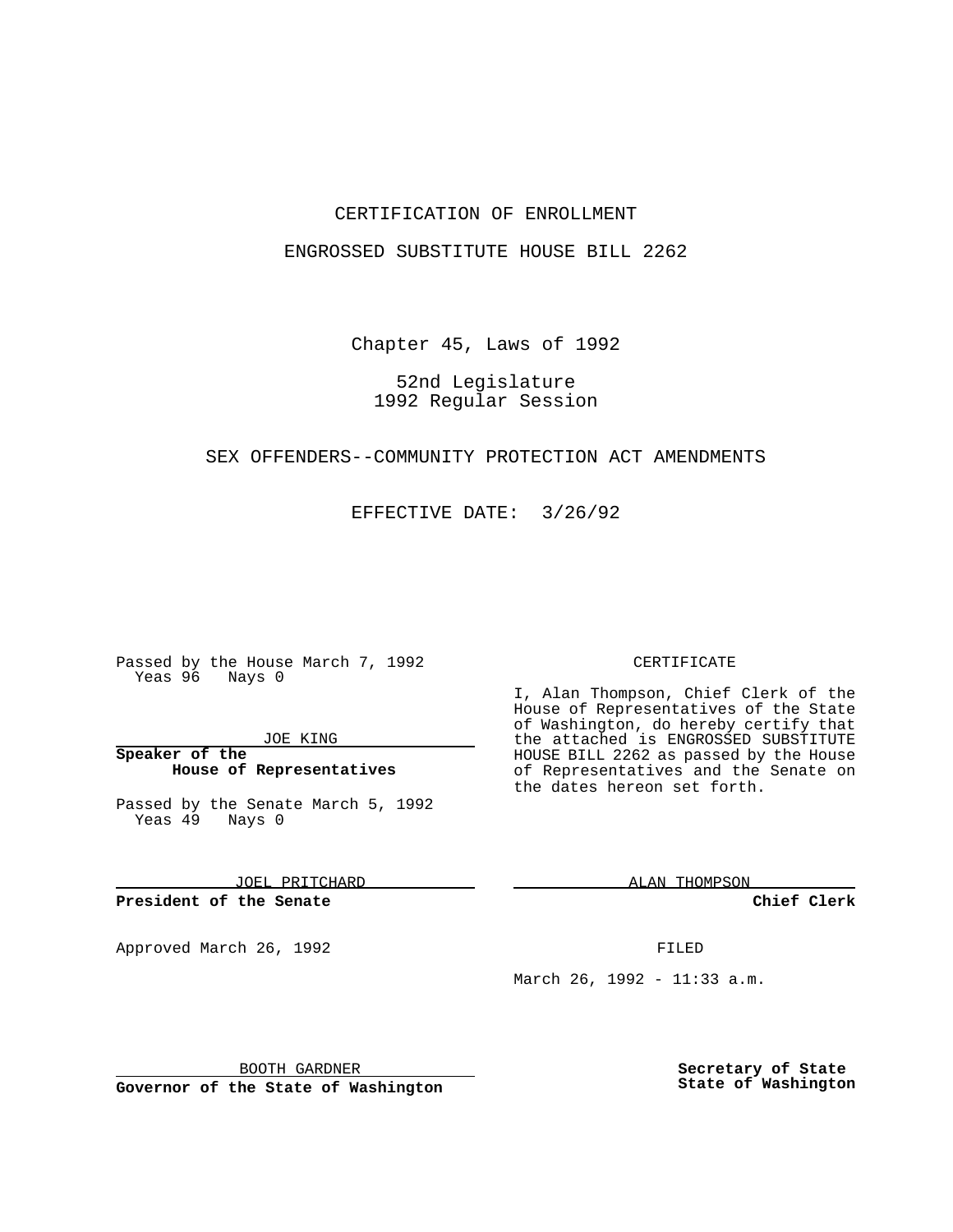# **ENGROSSED SUBSTITUTE HOUSE BILL 2262** \_\_\_\_\_\_\_\_\_\_\_\_\_\_\_\_\_\_\_\_\_\_\_\_\_\_\_\_\_\_\_\_\_\_\_\_\_\_\_\_\_\_\_\_\_\_\_

\_\_\_\_\_\_\_\_\_\_\_\_\_\_\_\_\_\_\_\_\_\_\_\_\_\_\_\_\_\_\_\_\_\_\_\_\_\_\_\_\_\_\_\_\_\_\_

# AS AMENDED BY THE SENATE

Passed Legislature - 1992 Regular Session

#### **State of Washington 52nd Legislature 1992 Regular Session**

**By** House Committee on Judiciary (originally sponsored by Representatives Appelwick, Padden, Wineberry, Riley, Tate, Wang, Roland, Winsley, Paris, May, Bowman, Orr and Van Luven; by request of Department of Corrections, Dept. of Social and Health Services and Indeterminate Sentence Review Board)

Read first time 01/15/92.

 AN ACT Relating to refinements of the community protection act of 1990; amending RCW 9.94A.151, 9.94A.155, 71.09.030, 13.40.160, and 71.09.090; reenacting and amending RCW 9.94A.120; adding a new section to chapter 71.09 RCW; creating a new section; and declaring an emergency.

6 BE IT ENACTED BY THE LEGISLATURE OF THE STATE OF WASHINGTON:

7 **Sec. 1.** RCW 9.94A.151 and 1990 c 3 s 122 are each amended to read 8 as follows:

9 (1)(a) When it appears that a person who has been convicted of a 10 sexually violent offense may meet the criteria of a sexually violent 11 predator as defined in RCW 71.09.020(1), the agency with jurisdiction 12 <u>over the person shall refer the person in writing to the prosecuting</u> 13 attorney of the county where that person was convicted, three months 14 ((before)) prior to the anticipated release from total confinement ((of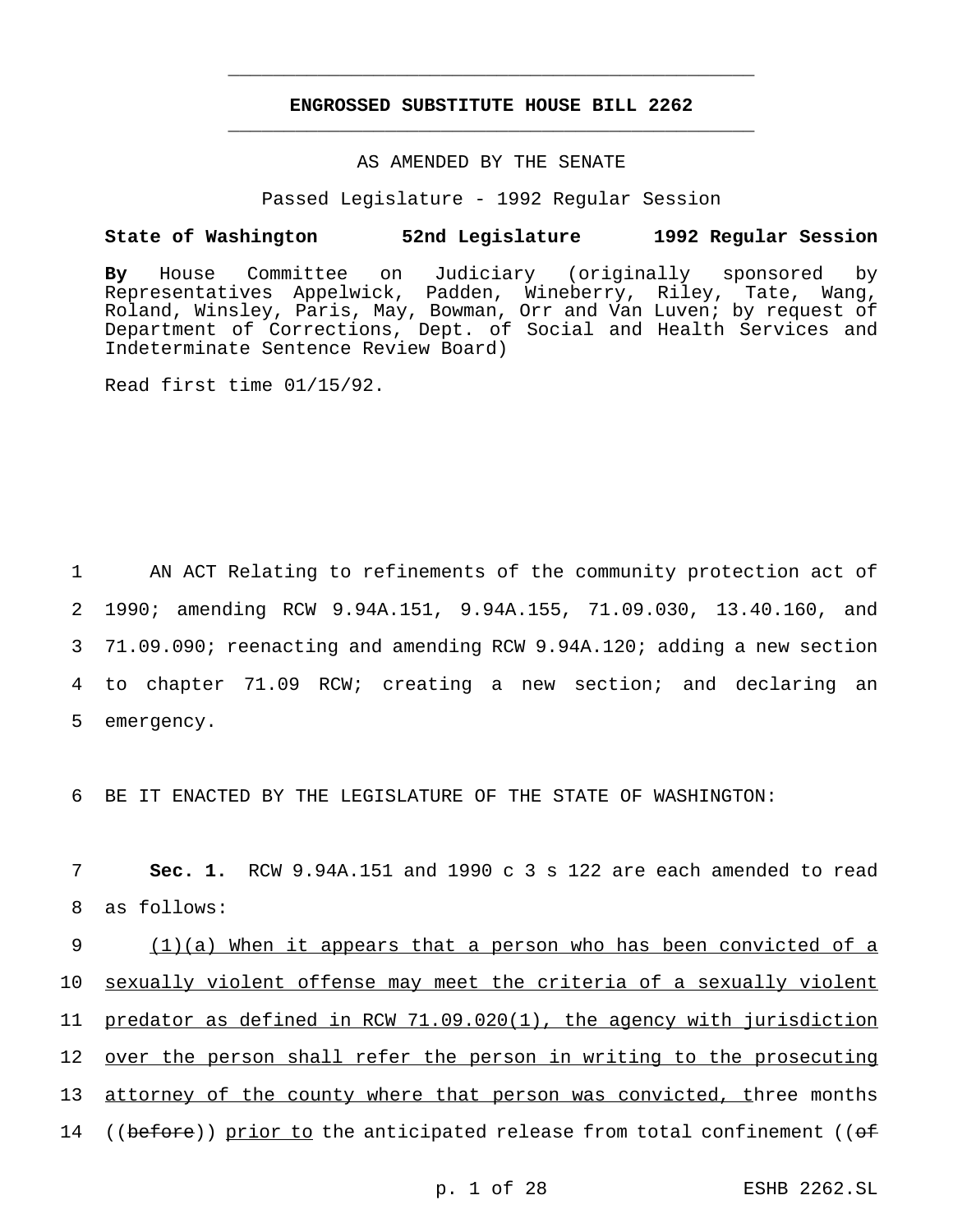1 a person convicted of a sex offense as defined in RCW 9.94A.030 that 2 was committed between June 30, 1984, and July 1, 1988, the department 3 shall notify in writing the prosecuting attorney of the county where 4 the person was convicted. The department)).

5 (b) The agency shall inform the prosecutor of the following:

6  $((+1))$   $(i)$  The person's name, identifying factors, anticipated 7 future residence, and offense history; and

8 (ii) Documentation of institutional adjustment and any treatment 9 received.

10 (2) ((<del>A brief narrative describing the person's conduct during</del> 11 confinement and any treatment received; and

12 (3) Whether the department recommends that a civil commitment 13 petition be filed under RCW 71.09.030.)) This section applies to acts 14 committed before, on, or after the effective date of this act.

15 (3) The ((department)) agency with jurisdiction, its employees, and 16 officials shall be immune from liability for any good-faith conduct 17 under this section.

18 (4) As used in this section, "agency with jurisdiction" means that 19 agency with the authority to direct the release of a person serving a 20 sentence or term of confinement and includes the department of 21 corrections, the indeterminate sentence review board, and the 22 department of social and health services.

23 **Sec. 2.** RCW 9.94A.155 and 1990 c 3 s 121 are each amended to read 24 as follows:

 (1) At the earliest possible date, and in no event later than ten days before release except in the event of escape or emergency furloughs as defined in RCW 72.66.010, the department of corrections 28 shall send written notice of parole, release, community placement, work release placement, furlough, or escape about a specific inmate ESHB 2262.SL p. 2 of 28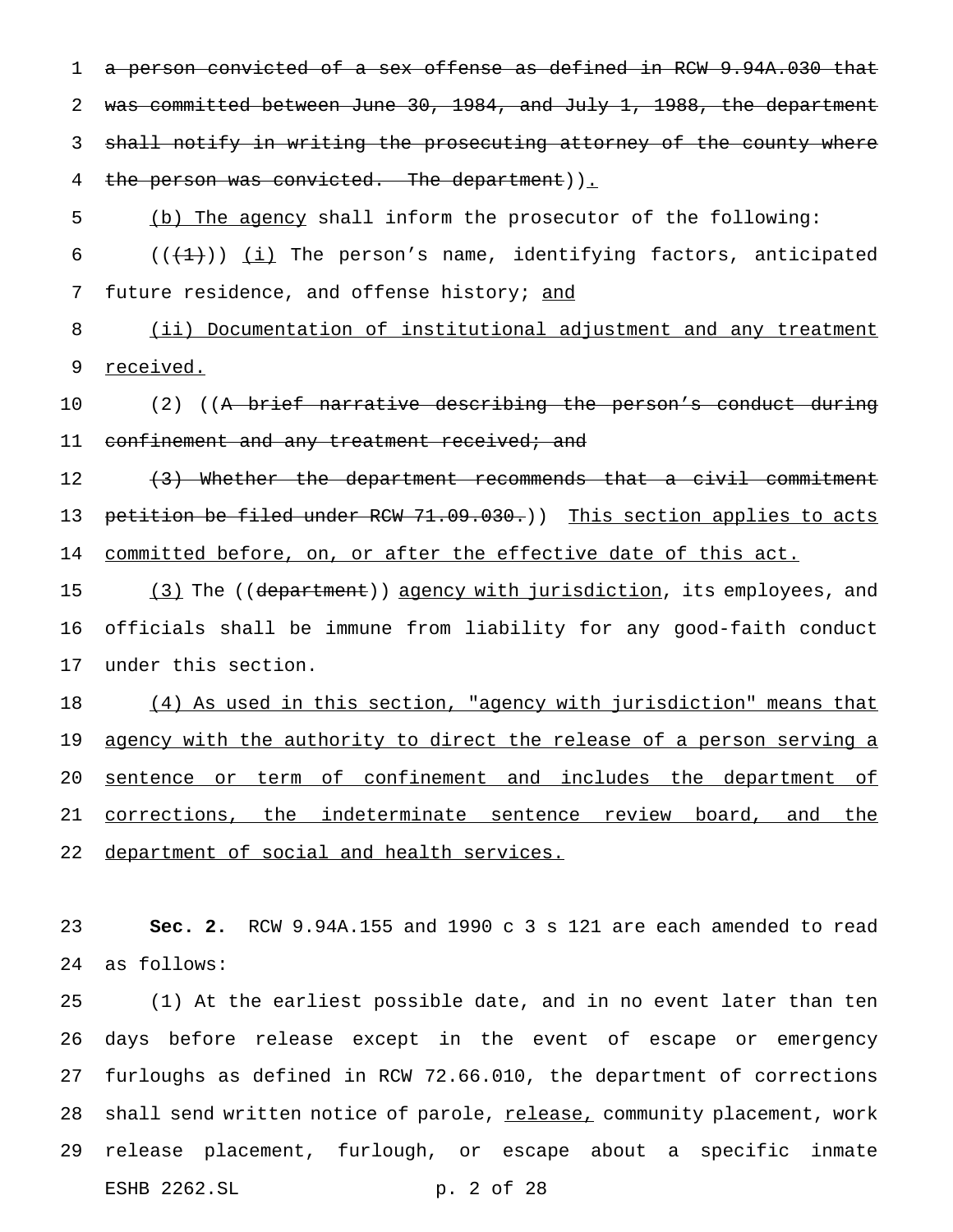convicted of a violent offense or a sex offense as defined by RCW 2 9.94A.030, to  $((a+1)-b+1)$  the following:

 (a) The chief of police of the city, if any, in which the inmate will reside or in which placement will be made in a work release program; and

 (b) The sheriff of the county in which the inmate will reside or in which placement will be made in a work release program.

8 The sheriff of the county where the offender was convicted shall be 9 notified if the department does not know where the offender will 10 reside. The department shall notify the state patrol of the release of 11 all sex offenders, and that information shall be placed in the Washington crime information center for dissemination to all law 13 enforcement.

 (2) The same notice as required by subsection (1) of this section shall be sent to the following if such notice has been requested in writing about a specific inmate convicted of a violent offense or a sex offense as defined by RCW 9.94A.030:

 (a) The victim of the crime for which the inmate was convicted or the victim's next of kin if the crime was a homicide;

 (b) Any witnesses who testified against the inmate in any court proceedings involving the violent offense; and

 (c) Any person specified in writing by the prosecuting attorney. Information regarding victims, next of kin, or witnesses requesting the notice, information regarding any other person specified in writing by the prosecuting attorney to receive the notice, and the notice are confidential and shall not be available to the inmate.

 (3) If an inmate convicted of a violent offense or a sex offense as defined by RCW 9.94A.030 escapes from a correctional facility, the department of corrections shall immediately notify, by the most reasonable and expedient means available, the chief of police of the

p. 3 of 28 ESHB 2262.SL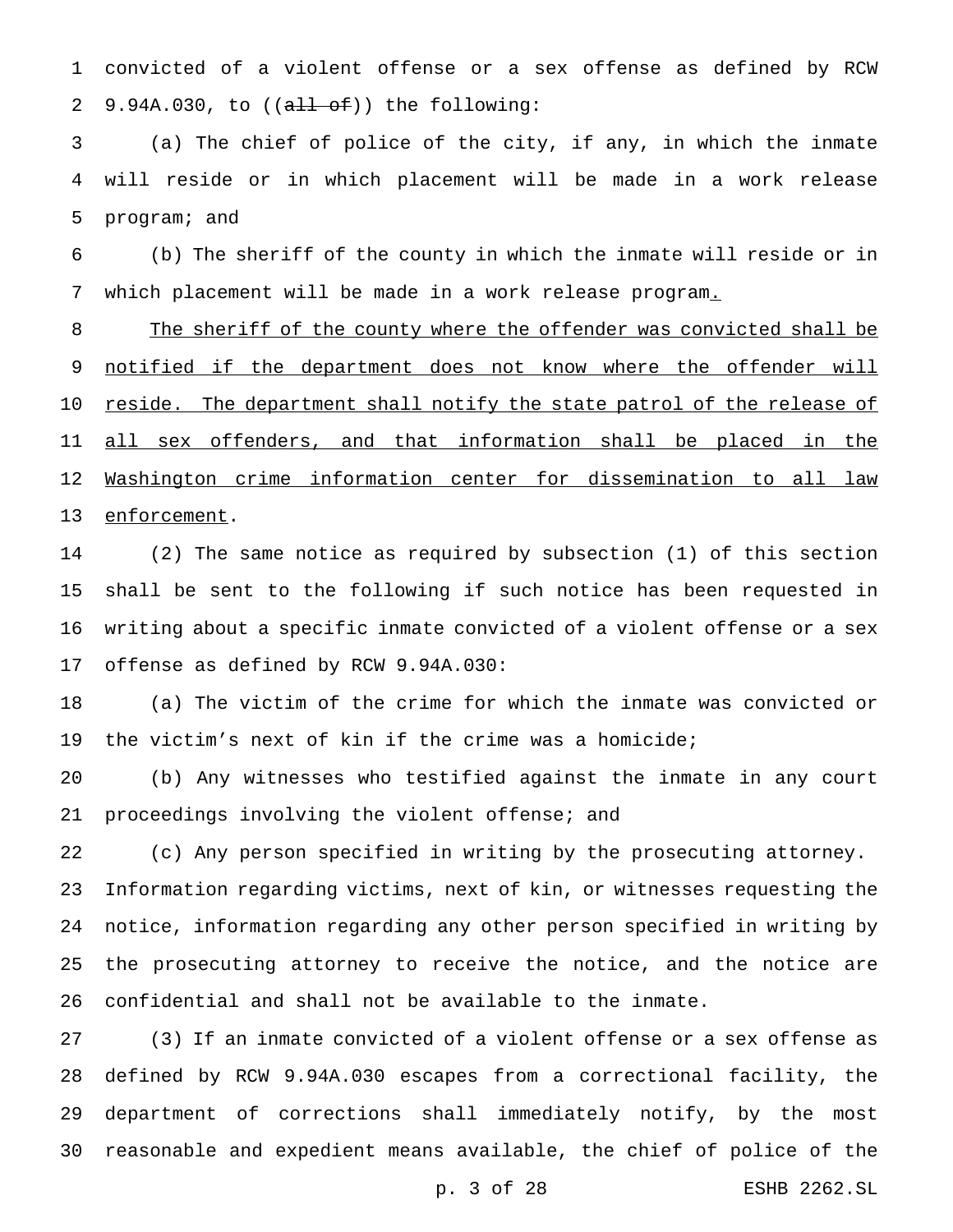city and the sheriff of the county in which the inmate resided immediately before the inmate's arrest and conviction. If previously requested, the department shall also notify the witnesses and the victim of the crime for which the inmate was convicted or the victim's next of kin if the crime was a homicide. If the inmate is recaptured, the department shall send notice to the persons designated in this subsection as soon as possible but in no event later than two working days after the department learns of such recapture.

 (4) If the victim, the victim's next of kin, or any witness is under the age of sixteen, the notice required by this section shall be sent to the parents or legal guardian of the child.

 (5) The department of corrections shall send the notices required by this chapter to the last address provided to the department by the requesting party. The requesting party shall furnish the department with a current address.

 (6) For purposes of this section the following terms have the following meanings:

 (a) "Violent offense" means a violent offense under RCW 9.94A.030; (b) "Next of kin" means a person's spouse, parents, siblings and children.

 (7) Nothing in this section shall impose any liability upon a chief of police of a city or sheriff of a county for failing to request in writing a notice as provided in subsection (1) of this section.

 NEW SECTION. **Sec. 3.** A new section is added to chapter 71.09 RCW to read as follows:

 (1)(a) When it appears that a person may meet the criteria of a sexually violent predator as defined in RCW 71.09.020(1), the agency with jurisdiction shall refer the person in writing to the prosecuting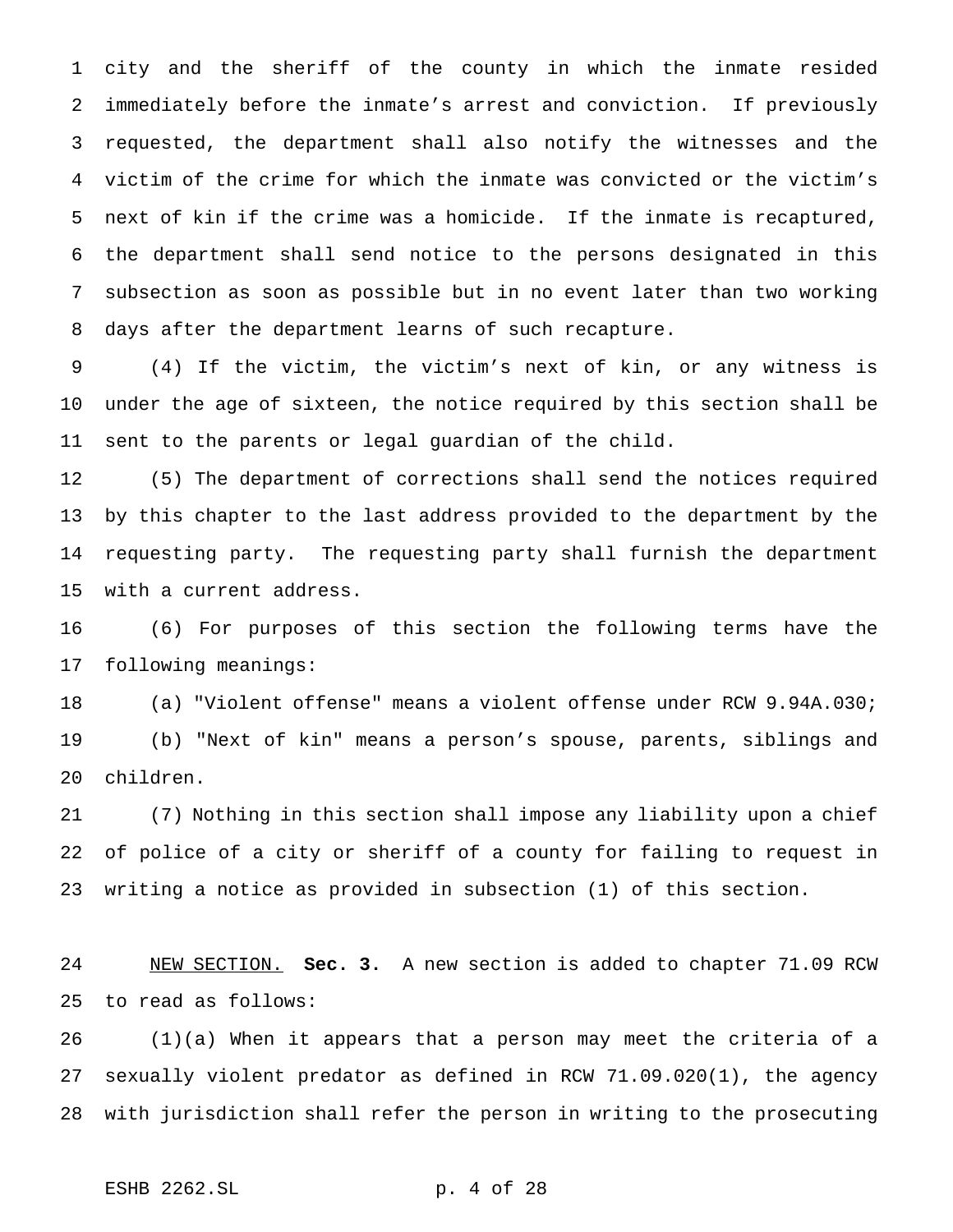attorney of the county where that person was charged, three months prior to:

 (i) The anticipated release from total confinement of a person who has been convicted of a sexually violent offense;

 (ii) The anticipated release from total confinement of a person found to have committed a sexually violent offense as a juvenile;

 (iii) Release of a person who has been charged with a sexually violent offense and who has been determined to be incompetent to stand trial pursuant to RCW 10.77.090(3); or

 (iv) Release of a person who has been found not guilty by reason of insanity of a sexually violent offense pursuant to RCW 10.77.020(3).

(b) The agency shall inform the prosecutor of the following:

 (i) The person's name, identifying factors, anticipated future 14 residence, and offense history; and

 (ii) Documentation of institutional adjustment and any treatment received.

 (2) This section applies to acts committed before, on, or after the effective date of this act.

 (3) The agency, its employees, and officials shall be immune from liability for any good-faith conduct under this section.

 (4) As used in this section, "agency with jurisdiction" means that agency with the authority to direct the release of a person serving a sentence or term of confinement and includes the department of corrections, the indeterminate sentence review board, and the department of social and health services.

 **Sec. 4.** RCW 71.09.030 and 1990 1st ex.s. c 12 s 3 are each amended to read as follows:

28 When it appears that: (1) The ((sentence)) term of total 29 confinement of a person who has been convicted of a sexually violent

p. 5 of 28 ESHB 2262.SL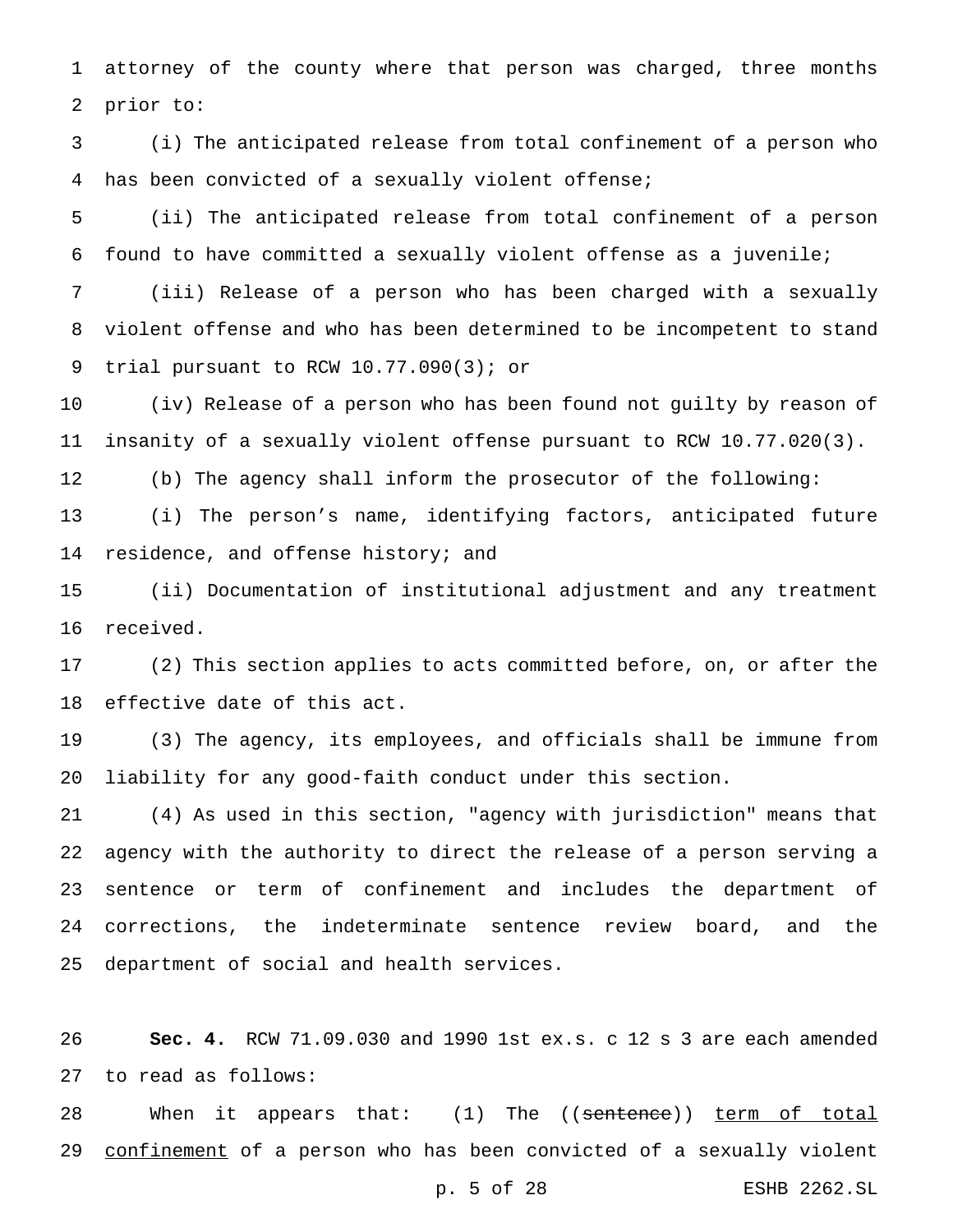offense is about to expire, or has expired on, before, or after July 1, 2 1990; (2) the term of total confinement of a person found to have committed a sexually violent offense as a juvenile is about to expire, or has expired on, before, or after July 1, 1990; (3) a person who has been charged with a sexually violent offense and who has been determined to be incompetent to stand trial is about to be released, or has been released on, before, or after July 1, 1990, pursuant to RCW 10.77.090(3); or (4) a person who has been found not guilty by reason of insanity of a sexually violent offense is about to be released, or has been released on, before, or after July 1, 1990, pursuant to RCW 10.77.020(3); and it appears that the person may be a sexually violent predator, the prosecuting attorney of the county where the person was convicted or charged or the attorney general if requested by the prosecuting attorney may file a petition alleging that the person is a "sexually violent predator" and stating sufficient facts to support such allegation.

 **Sec. 5.** RCW 9.94A.120 and 1991 c 221 s 2, 1991 c 181 s 3, and 1991 c 104 s 3 are each reenacted and amended to read as follows: When a person is convicted of a felony, the court shall impose punishment as provided in this section.

 (1) Except as authorized in subsections (2), (5), and (7) of this section, the court shall impose a sentence within the sentence range for the offense.

 (2) The court may impose a sentence outside the standard sentence range for that offense if it finds, considering the purpose of this chapter, that there are substantial and compelling reasons justifying an exceptional sentence.

 (3) Whenever a sentence outside the standard range is imposed, the court shall set forth the reasons for its decision in written findings ESHB 2262.SL p. 6 of 28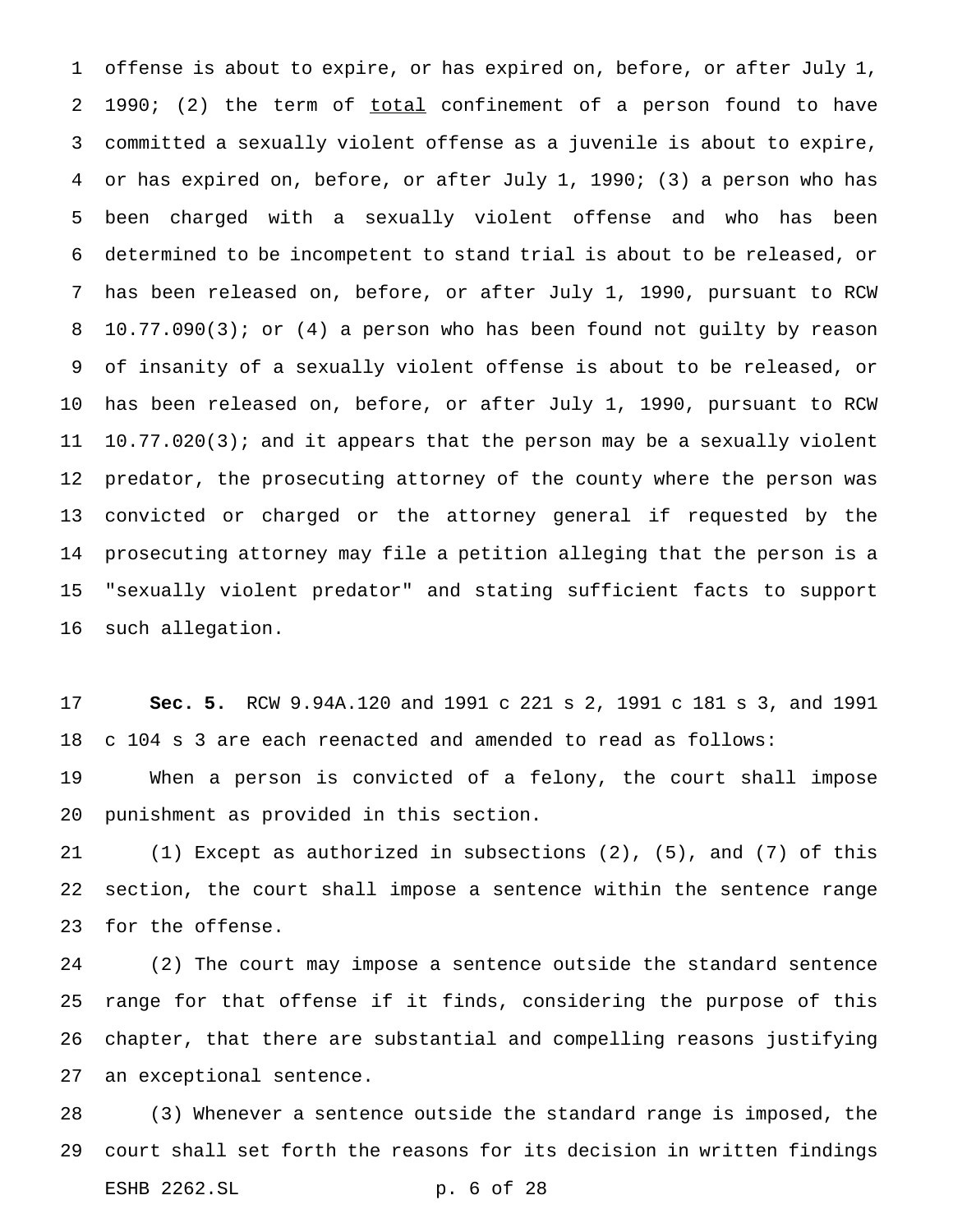of fact and conclusions of law. A sentence outside the standard range shall be a determinate sentence.

 (4) An offender convicted of the crime of murder in the first degree shall be sentenced to a term of total confinement not less than twenty years. An offender convicted of the crime of assault in the first degree where the offender used force or means likely to result in death or intended to kill the victim shall be sentenced to a term of total confinement not less than five years. An offender convicted of the crime of rape in the first degree shall be sentenced to a term of total confinement not less than five years, and shall not be eligible for furlough, work release or other authorized leave of absence from the correctional facility during such minimum five-year term except for the purpose of commitment to an inpatient treatment facility. The foregoing minimum terms of total confinement are mandatory and shall not be varied or modified as provided in subsection (2) of this section.

 (5) In sentencing a first-time offender the court may waive the imposition of a sentence within the sentence range and impose a sentence which may include up to ninety days of confinement in a facility operated or utilized under contract by the county and a requirement that the offender refrain from committing new offenses. The sentence may also include up to two years of community supervision, which, in addition to crime-related prohibitions, may include requirements that the offender perform any one or more of the following:

 (a) Devote time to a specific employment or occupation; (b) Undergo available outpatient treatment for up to two years, or inpatient treatment not to exceed the standard range of confinement for that offense;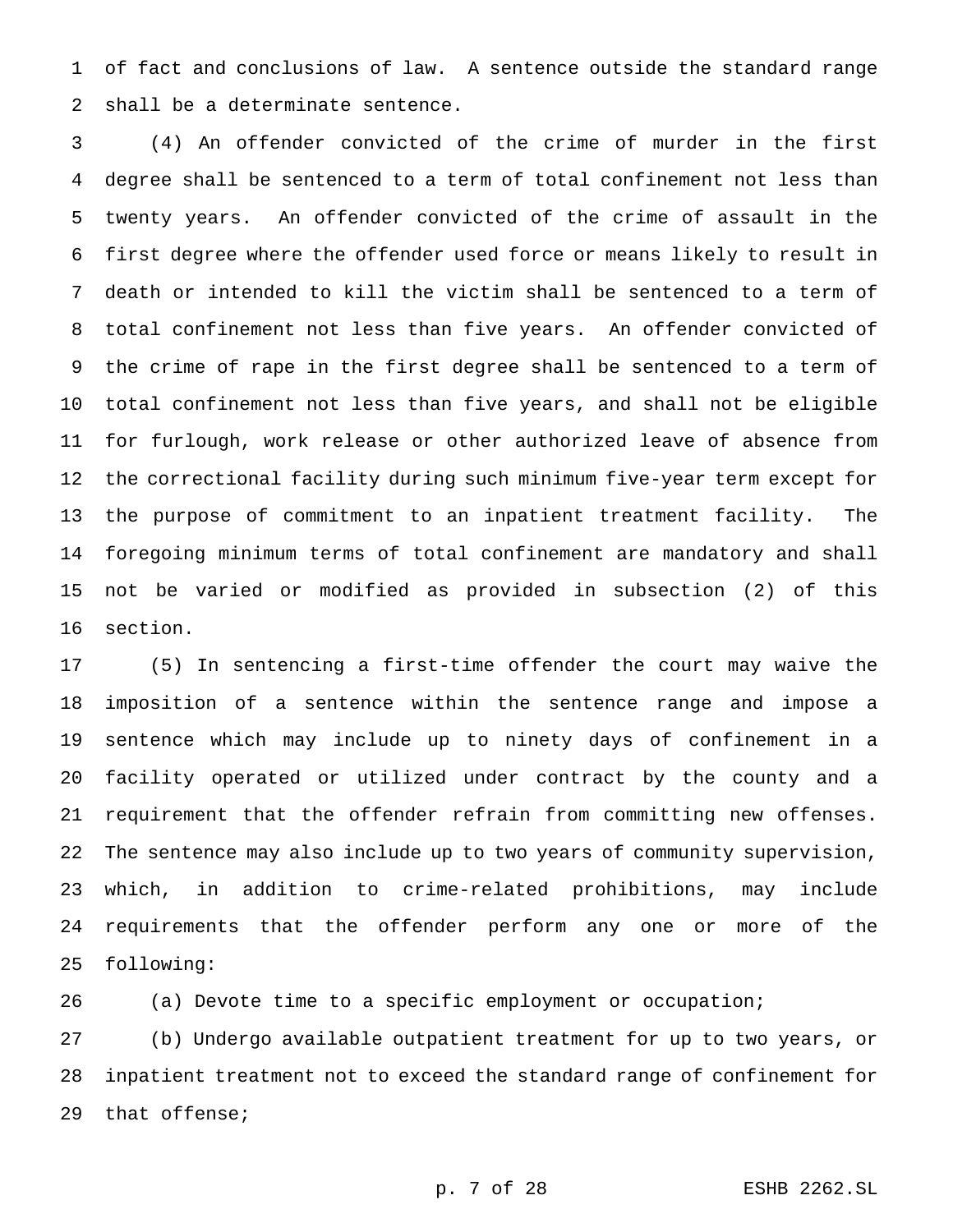(c) Pursue a prescribed, secular course of study or vocational training;

 (d) Remain within prescribed geographical boundaries and notify the court or the community corrections officer prior to any change in the offender's address or employment;

 (e) Report as directed to the court and a community corrections officer; or

 (f) Pay all court-ordered legal financial obligations as provided in RCW 9.94A.030 and/or perform community service work.

 (6) If a sentence range has not been established for the defendant's crime, the court shall impose a determinate sentence which may include not more than one year of confinement, community service work, a term of community supervision not to exceed one year, and/or other legal financial obligations. The court may impose a sentence which provides more than one year of confinement if the court finds, considering the purpose of this chapter, that there are substantial and compelling reasons justifying an exceptional sentence.

 $(7)(a)(i)$  When an offender is convicted of a sex offense other than a violation of RCW 9A.44.050 or a sex offense that is also a serious violent offense and has no prior convictions for a sex offense or any other felony sex offenses in this or any other state, the sentencing court, on its own motion or the motion of the state or the defendant, may order an examination to determine whether the defendant is amenable to treatment.

 The report of the examination shall include at a minimum the following: The defendant's version of the facts and the official version of the facts, the defendant's offense history, an assessment of problems in addition to alleged deviant behaviors, the offender's social and employment situation, and other evaluation measures used. The report shall set forth the sources of the evaluator's information. ESHB 2262.SL p. 8 of 28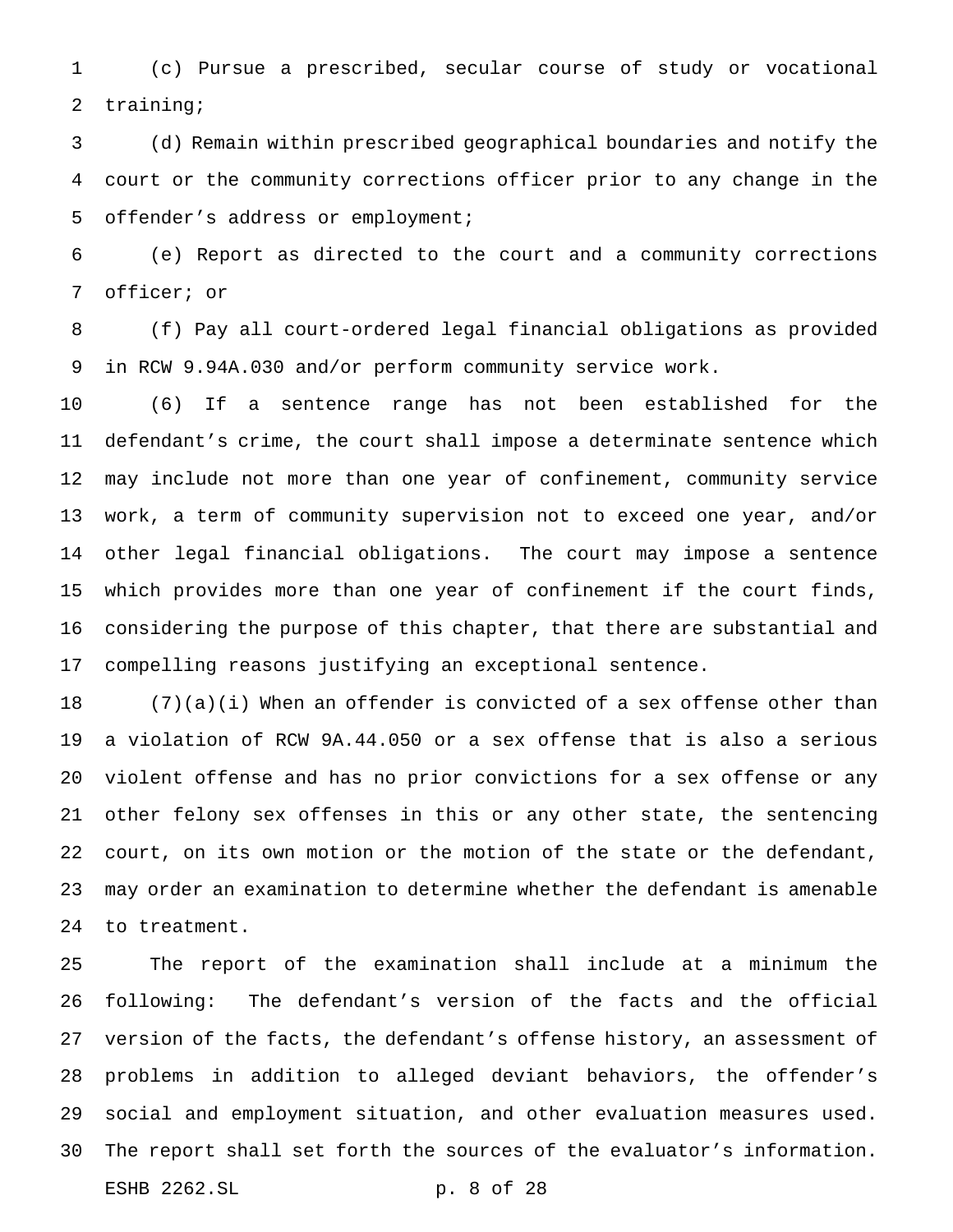The examiner shall assess and report regarding the defendant's amenability to treatment and relative risk to the community. A proposed treatment plan shall be provided and shall include, at a minimum:

 (A) Frequency and type of contact between offender and therapist; (B) Specific issues to be addressed in the treatment and description of planned treatment modalities;

 (C) Monitoring plans, including any requirements regarding living conditions, lifestyle requirements, and monitoring by family members and others;

(D) Anticipated length of treatment; and

(E) Recommended crime-related prohibitions.

 The court on its own motion may order, or on a motion by the state shall order, a second examination regarding the offender's amenability to treatment. The evaluator shall be selected by the party making the motion. The defendant shall pay the cost of any second examination ordered unless the court finds the defendant to be indigent in which case the state shall pay the cost.

 (ii) After receipt of the reports, the court shall consider whether the offender and the community will benefit from use of this special sexual offender sentencing alternative and consider the victim's opinion whether the offender should receive a treatment disposition under this subsection. If the court determines that this special sex offender sentencing alternative is appropriate, the court shall then impose a sentence within the sentence range. If this sentence is less than eight years of confinement, the court may suspend the execution of the sentence and impose the following conditions of suspension:

 (A) The court shall place the defendant on community supervision for the length of the suspended sentence or three years, whichever is greater; and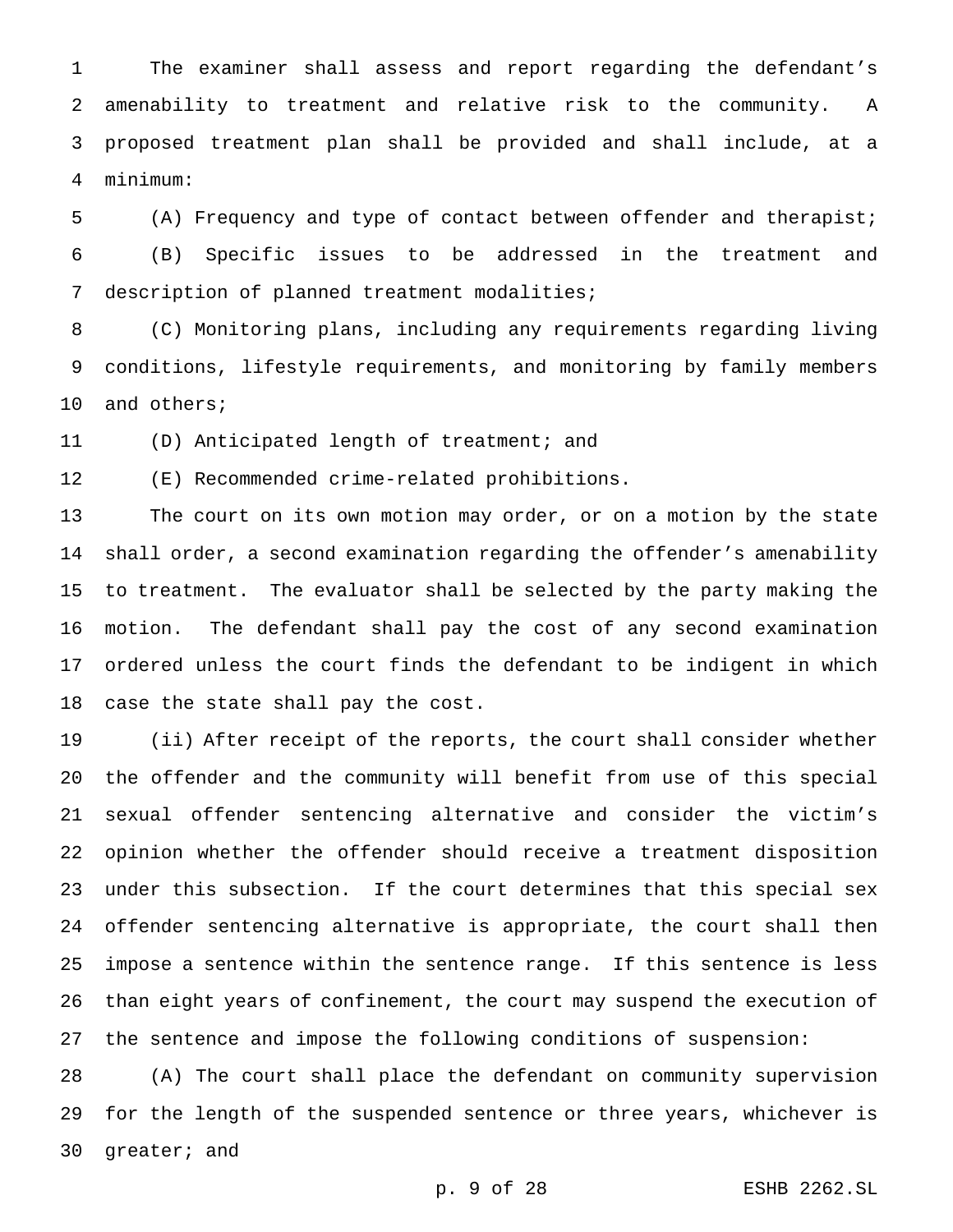(B) The court shall order treatment for any period up to three years in duration. The court in its discretion shall order outpatient sex offender treatment or inpatient sex offender treatment, if available. A community mental health center may not be used for such treatment unless it has an appropriate program designed for sex offender treatment. The offender shall not change sex offender treatment providers or treatment conditions without first notifying the prosecutor, the community corrections officer, and the court, and shall not change providers without court approval after a hearing if the prosecutor or community corrections officer object to the change. In addition, as conditions of the suspended sentence, the court may impose other sentence conditions including up to six months of confinement, not to exceed the sentence range of confinement for that offense, crime-related prohibitions, and requirements that the offender perform any one or more of the following:

(I) Devote time to a specific employment or occupation;

 (II) Remain within prescribed geographical boundaries and notify the court or the community corrections officer prior to any change in the offender's address or employment;

 (III) Report as directed to the court and a community corrections officer;

 (IV) Pay all court-ordered legal financial obligations as provided in RCW 9.94A.030, perform community service work, or any combination thereof; or

 (V) Make recoupment to the victim for the cost of any counseling required as a result of the offender's crime.

 (iii) The sex offender therapist shall submit quarterly reports on the defendant's progress in treatment to the court and the parties. The report shall reference the treatment plan and include at a minimum the following: Dates of attendance, defendant's compliance with ESHB 2262.SL p. 10 of 28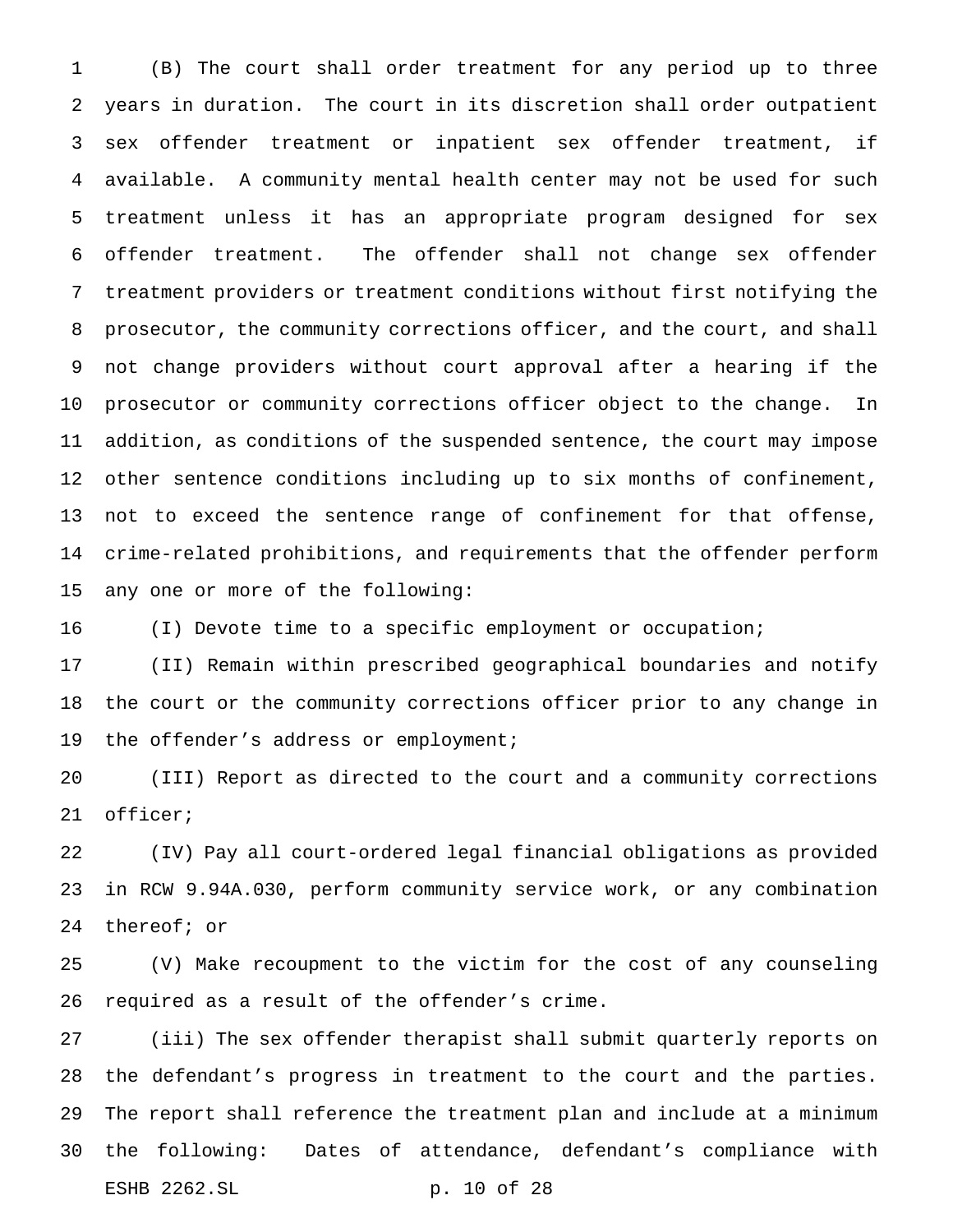requirements, treatment activities, the defendant's relative progress in treatment, and any other material as specified by the court at sentencing.

 (iv) At the time of sentencing, the court shall set a treatment termination hearing for three months prior to the anticipated date for completion of treatment. Prior to the treatment termination hearing, the treatment professional and community corrections officer shall submit written reports to the court and parties regarding the defendant's compliance with treatment and monitoring requirements, and recommendations regarding termination from treatment, including proposed community supervision conditions. Either party may request and the court may order another evaluation regarding the advisability of termination from treatment. The defendant shall pay the cost of any additional evaluation ordered unless the court finds the defendant to be indigent in which case the state shall pay the cost. At the treatment termination hearing the court may: (A) Modify conditions of community supervision, and either (B) terminate treatment, or (C) extend treatment for up to the remaining period of community supervision.

 (v) The court may revoke the suspended sentence at any time during the period of community supervision and order execution of the sentence if: (A) The defendant violates the conditions of the suspended sentence, or (B) the court finds that the defendant is failing to make satisfactory progress in treatment. All confinement time served during the period of community supervision shall be credited to the offender if the suspended sentence is revoked.

27 (vi) Except as provided in (a)(vii) of this subsection, after July 1, 1991, examinations and treatment ordered pursuant to this subsection shall only be conducted by sex offender treatment providers certified by the department of health pursuant to chapter 18.155 RCW.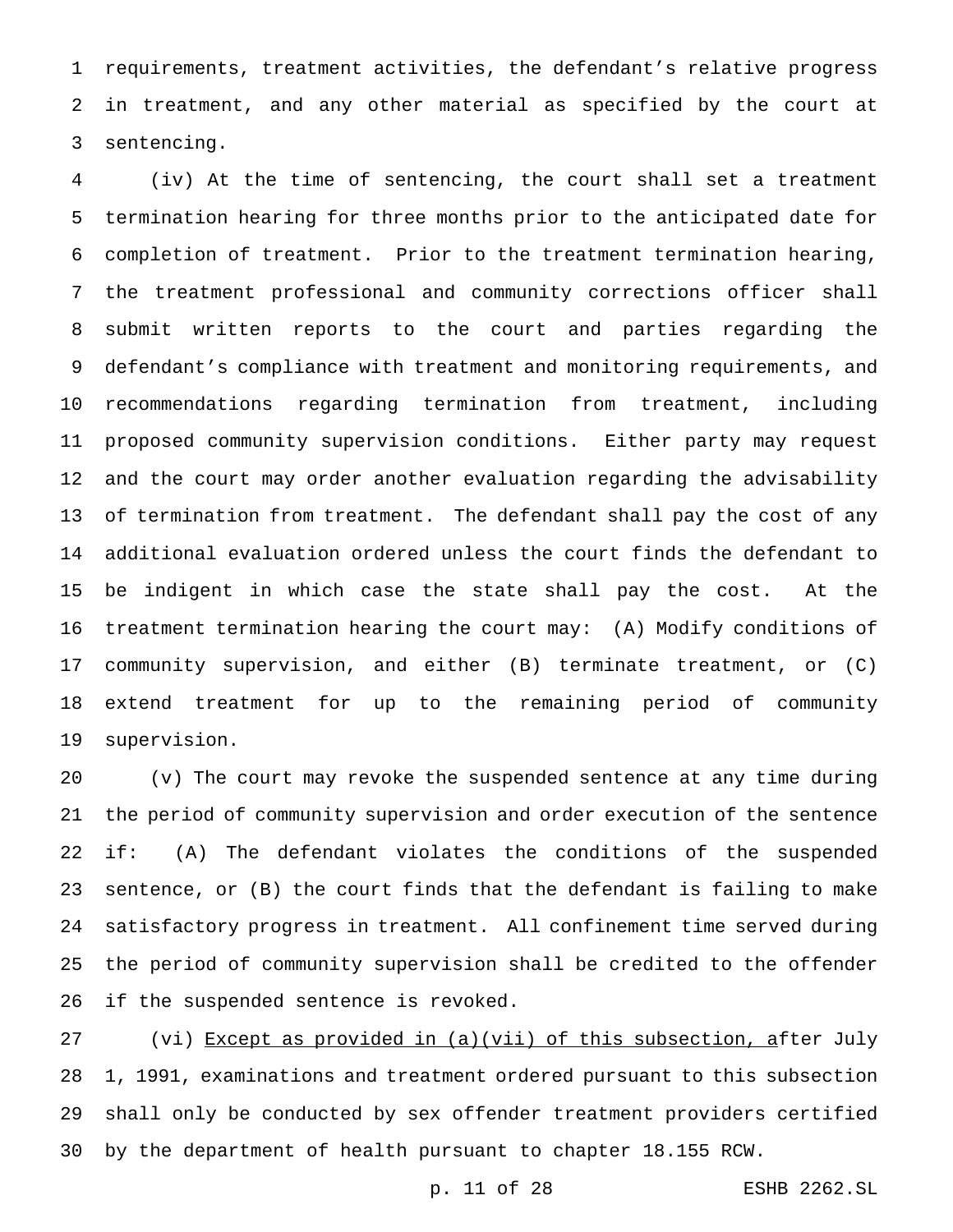(vii) A sex offender therapist who examines or treats a sex offender pursuant to this subsection (7) does not have to be certified 3 by the department of health pursuant to chapter 18.155 RCW if the court finds that: (A) The offender has already moved to another state or 5 plans to move to another state for reasons other than circumventing the certification requirements; (B) no certified providers are available for treatment within a reasonable geographical distance of the 8 offender's home; and (C) the evaluation and treatment plan comply with 9 this subsection (7) and the rules adopted by the department of health. For purposes of this subsection, "victim" means any person who has sustained emotional, psychological, physical, or financial injury to person or property as a result of the crime charged. "Victim" also means a parent or guardian of a victim who is a minor child unless the parent or guardian is the perpetrator of the offense.

 (b) When an offender is convicted of any felony sex offense committed before July 1, 1987, and is sentenced to a term of confinement of more than one year but less than six years, the sentencing court may, on its own motion or on the motion of the offender or the state, order the offender committed for up to thirty days to the custody of the secretary of social and health services for evaluation and report to the court on the offender's amenability to treatment at these facilities. If the secretary of social and health services cannot begin the evaluation within thirty days of the court's order of commitment, the offender shall be transferred to the state for confinement pending an opportunity to be evaluated at the appropriate facility. The court shall review the reports and may order that the term of confinement imposed be served in the sexual offender treatment program at the location determined by the secretary of social and health services or the secretary's designee, only if the report indicates that the offender is amenable to the treatment program ESHB 2262.SL p. 12 of 28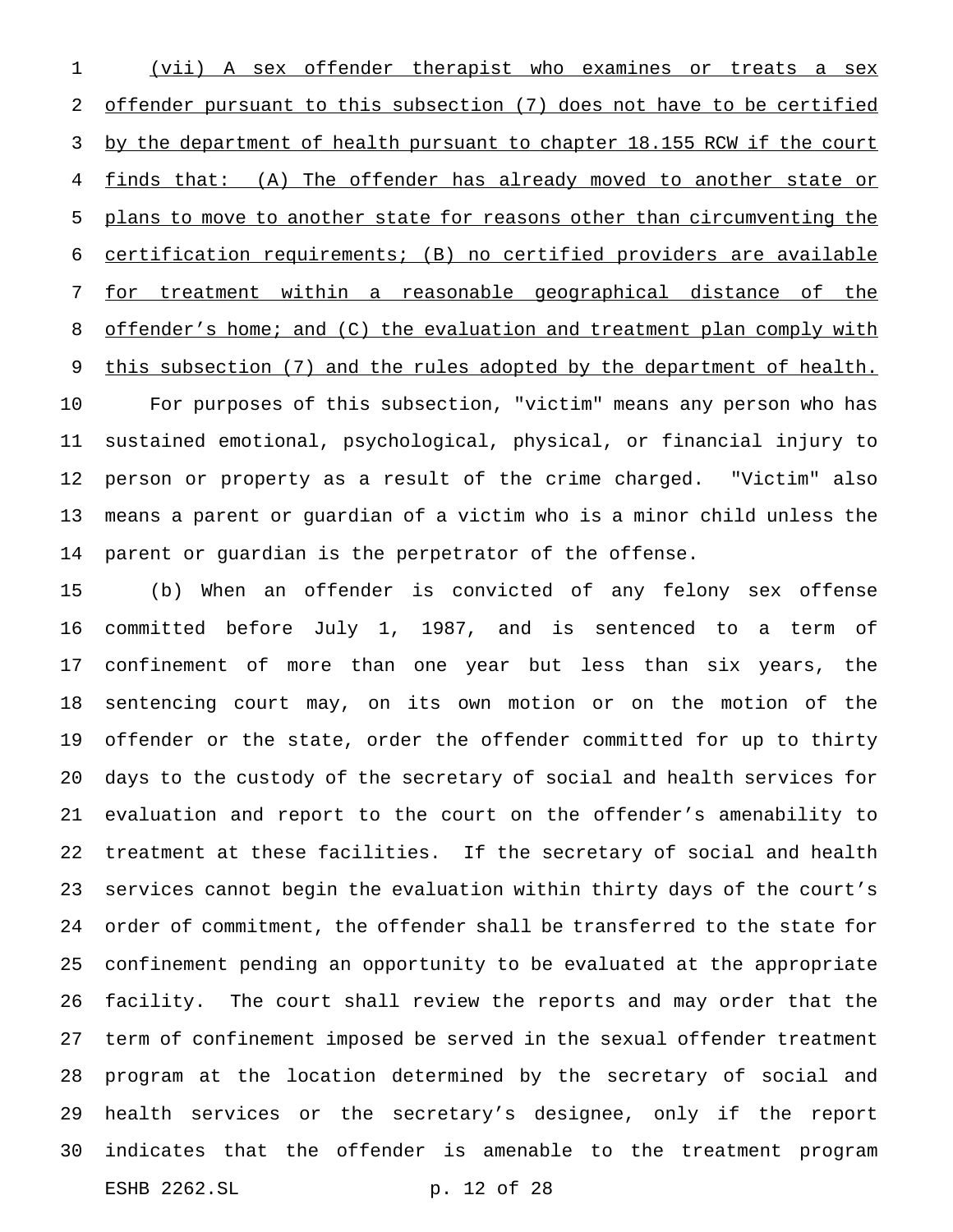provided at these facilities. The offender shall be transferred to the state pending placement in the treatment program. Any offender who has escaped from the treatment program shall be referred back to the sentencing court.

 If the offender does not comply with the conditions of the treatment program, the secretary of social and health services may refer the matter to the sentencing court. The sentencing court shall commit the offender to the department of corrections to serve the balance of the term of confinement.

 If the offender successfully completes the treatment program before the expiration of the term of confinement, the court may convert the balance of confinement to community supervision and may place conditions on the offender including crime-related prohibitions and requirements that the offender perform any one or more of the following:

(i) Devote time to a specific employment or occupation;

 (ii) Remain within prescribed geographical boundaries and notify the court or the community corrections officer prior to any change in the offender's address or employment;

 (iii) Report as directed to the court and a community corrections officer;

(iv) Undergo available outpatient treatment.

 If the offender violates any of the terms of community supervision, the court may order the offender to serve out the balance of the community supervision term in confinement in the custody of the department of corrections.

 After June 30, 1993, this subsection (b) shall cease to have effect.

 (c) When an offender commits any felony sex offense on or after July 1, 1987, and is sentenced to a term of confinement of more than

p. 13 of 28 ESHB 2262.SL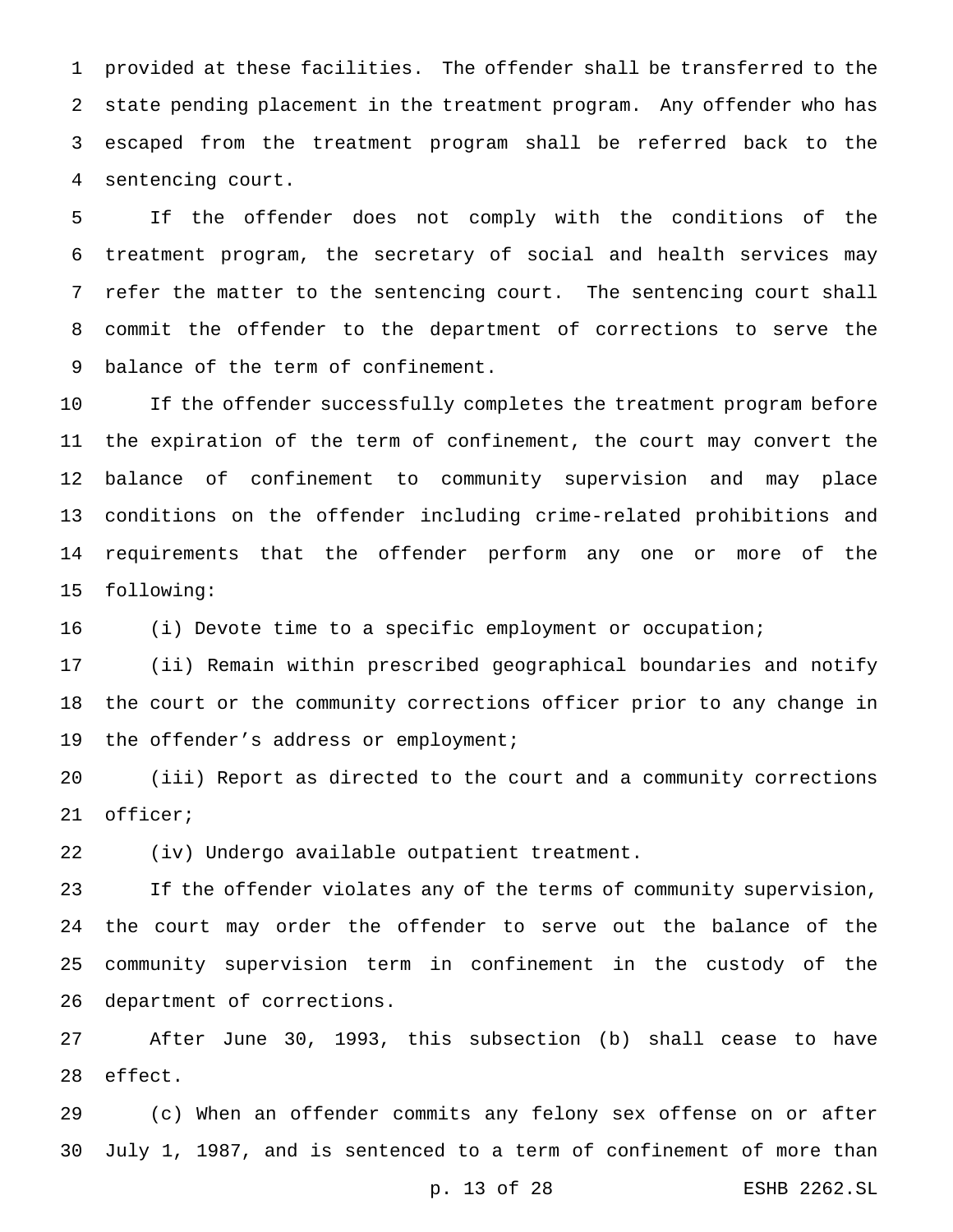one year but less than six years, the sentencing court may, on its own motion or on the motion of the offender or the state, request the department of corrections to evaluate whether the offender is amenable to treatment and the department may place the offender in a treatment program within a correctional facility operated by the department.

 Except for an offender who has been convicted of a violation of RCW 9A.44.040 or 9A.44.050, if the offender completes the treatment program before the expiration of his term of confinement, the department of corrections may request the court to convert the balance of confinement to community supervision and to place conditions on the offender including crime-related prohibitions and requirements that the offender perform any one or more of the following:

(i) Devote time to a specific employment or occupation;

 (ii) Remain within prescribed geographical boundaries and notify the court or the community corrections officer prior to any change in 16 the offender's address or employment;

 (iii) Report as directed to the court and a community corrections officer;

(iv) Undergo available outpatient treatment.

 If the offender violates any of the terms of his community supervision, the court may order the offender to serve out the balance of his community supervision term in confinement in the custody of the department of corrections.

 Nothing in (c) of this subsection shall confer eligibility for such programs for offenders convicted and sentenced for a sex offense committed prior to July 1, 1987. This subsection (c) does not apply to any crime committed after July 1, 1990.

 (d) Offenders convicted and sentenced for a sex offense committed prior to July 1, 1987, may, subject to available funds, request an evaluation by the department of corrections to determine whether they ESHB 2262.SL p. 14 of 28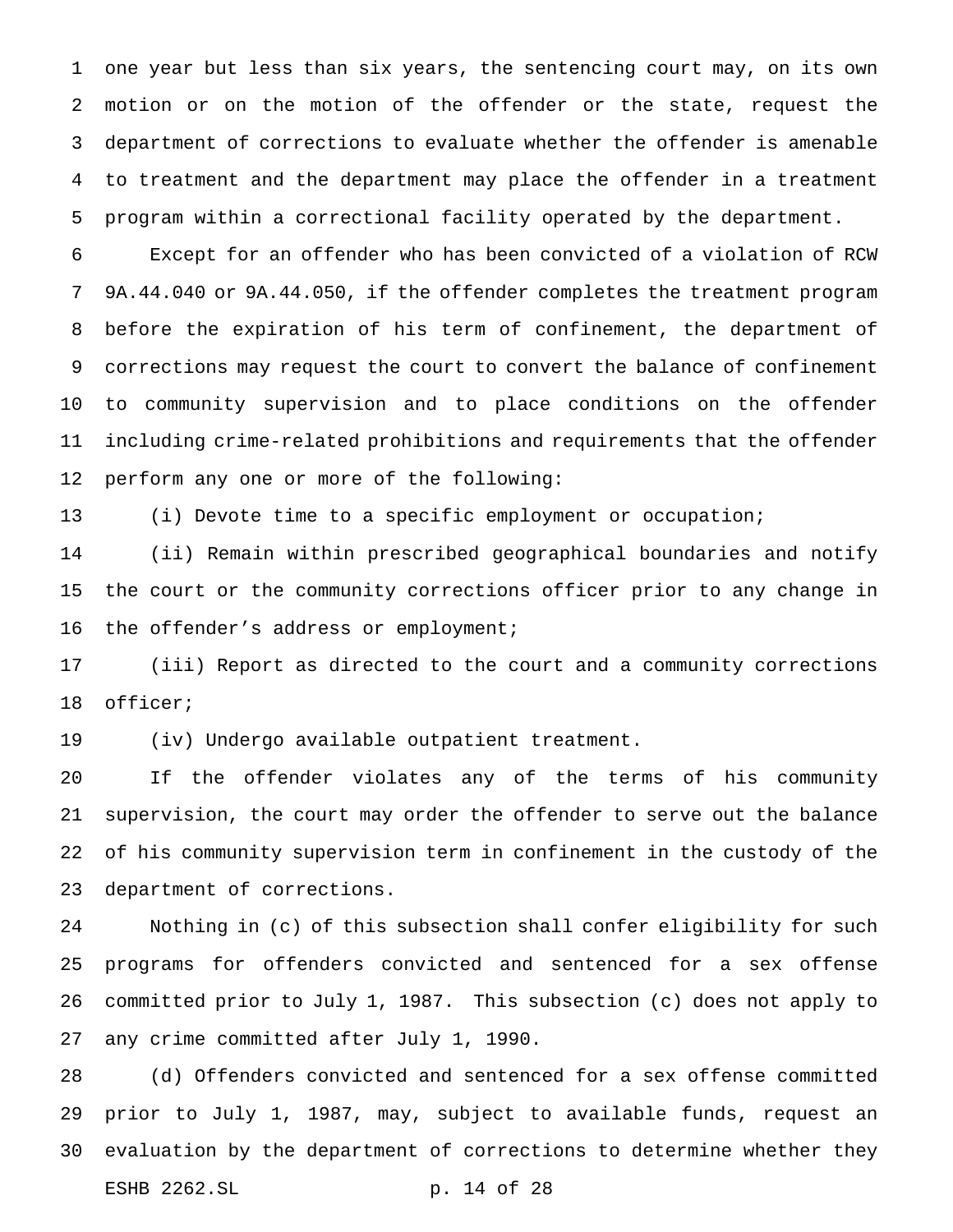are amenable to treatment. If the offender is determined to be amenable to treatment, the offender may request placement in a treatment program within a correctional facility operated by the department. Placement in such treatment program is subject to available funds.

 (8)(a) When a court sentences a person to a term of total confinement to the custody of the department of corrections for an offense categorized as a sex offense or a serious violent offense committed after July 1, 1988, but before July 1, 1990, assault in the second degree, any crime against a person where it is determined in accordance with RCW 9.94A.125 that the defendant or an accomplice was armed with a deadly weapon at the time of commission, or any felony offense under chapter 69.50 or 69.52 RCW, committed on or after July 1, 1988, the court shall in addition to the other terms of the sentence, sentence the offender to a one-year term of community placement beginning either upon completion of the term of confinement or at such time as the offender is transferred to community custody in lieu of earned early release in accordance with RCW 9.94A.150 (1) and (2). When the court sentences an offender under this subsection to the statutory maximum period of confinement then the community placement portion of the sentence shall consist entirely of such community custody to which the offender may become eligible, in accordance with RCW 9.94A.150 (1) and (2). Any period of community custody actually served shall be credited against the community placement portion of the sentence.

 (b) When a court sentences a person to a term of total confinement to the custody of the department of corrections for an offense categorized as a sex offense or serious violent offense committed on or after July 1, 1990, the court shall in addition to other terms of the sentence, sentence the offender to community placement for two years or

p. 15 of 28 ESHB 2262.SL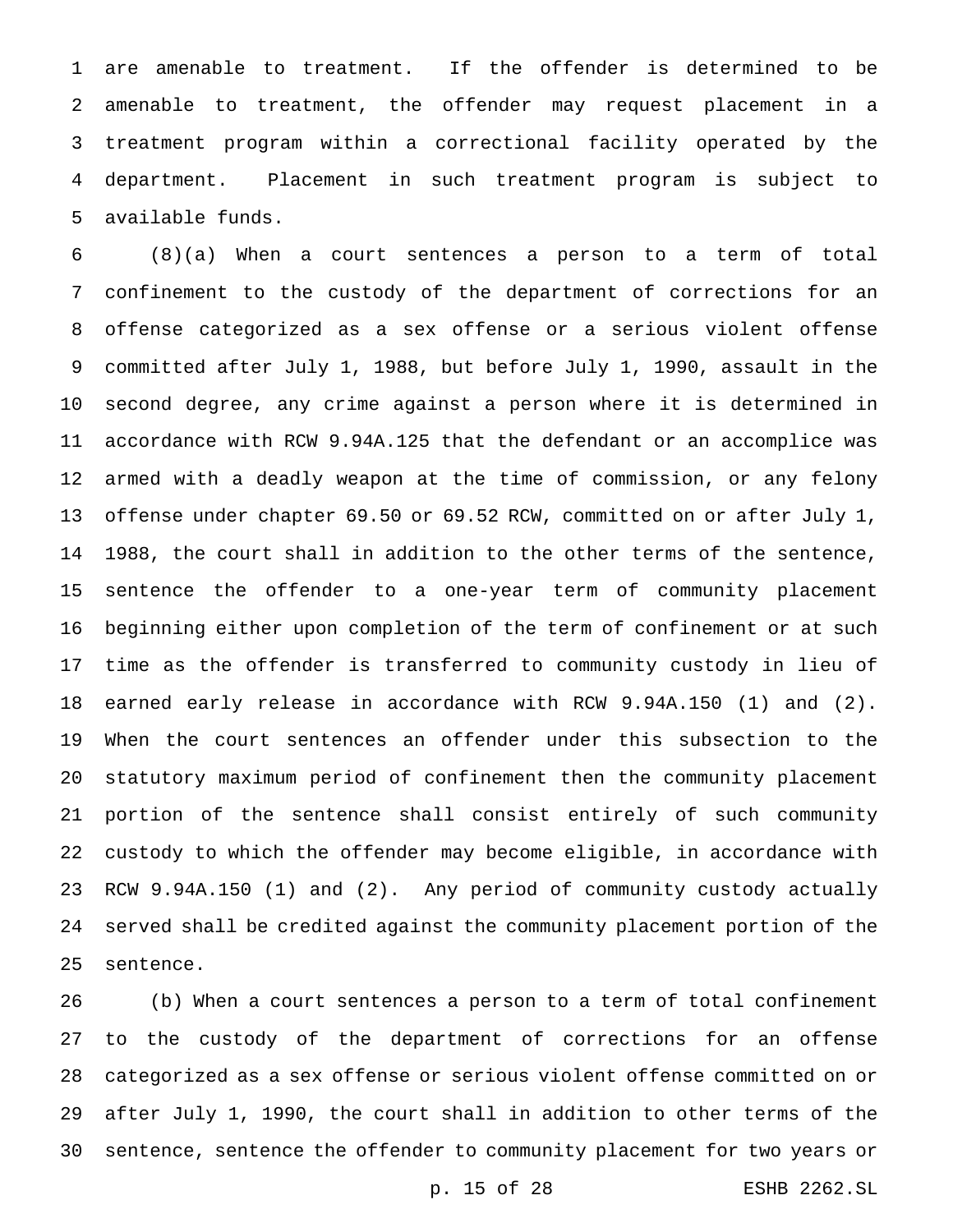up to the period of earned early release awarded pursuant to RCW 9.94A.150 (1) and (2), whichever is longer. The community placement shall begin either upon completion of the term of confinement or at such time as the offender is transferred to community custody in lieu of earned early release in accordance with RCW 9.94A.150 (1) and (2). When the court sentences an offender under this subsection to the statutory maximum period of confinement then the community placement portion of the sentence shall consist entirely of the community custody to which the offender may become eligible, in accordance with RCW 9.94A.150 (1) and (2). Any period of community custody actually served shall be credited against the community placement portion of the sentence. Unless a condition is waived by the court, the terms of community placement for offenders sentenced pursuant to this section shall include the following conditions:

 (i) The offender shall report to and be available for contact with the assigned community corrections officer as directed;

 (ii) The offender shall work at department of corrections-approved education, employment, and/or community service;

 (iii) The offender shall not consume controlled substances except pursuant to lawfully issued prescriptions;

 (iv) An offender in community custody shall not unlawfully possess 22 controlled substances; and

 (v) The offender shall pay supervision fees as determined by the department of corrections.

 (c) The court may also order any of the following special conditions:

 (i) The offender shall remain within, or outside of, a specified geographical boundary;

 (ii) The offender shall not have direct or indirect contact with the victim of the crime or a specified class of individuals;

ESHB 2262.SL p. 16 of 28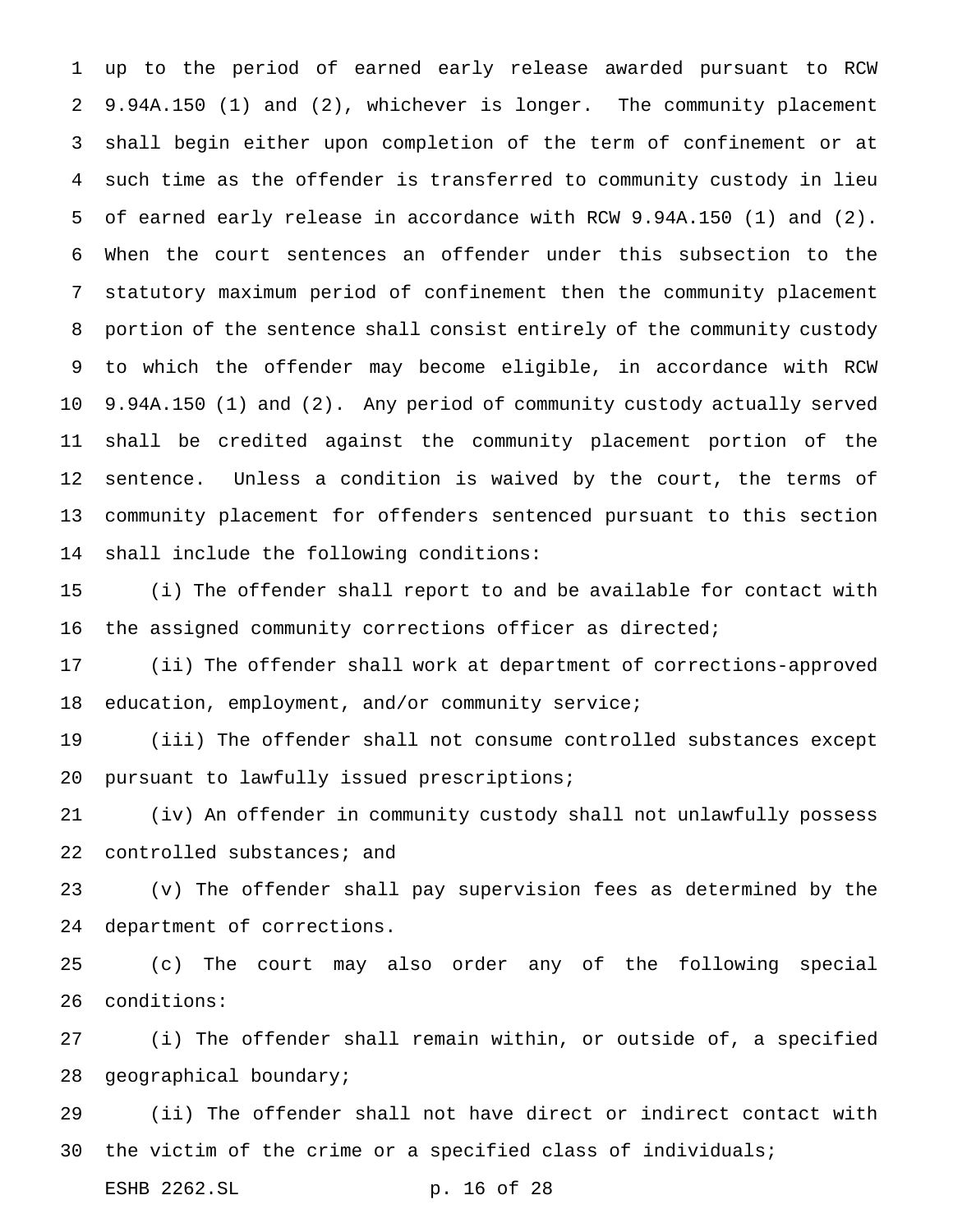(iii) The offender shall participate in crime-related treatment or counseling services;

(iv) The offender shall not consume alcohol;

 (v) The residence location and living arrangements of a sex offender shall be subject to the prior approval of the department of corrections; or

(vi) The offender shall comply with any crime-related prohibitions.

 (d) Prior to transfer to, or during, community placement, any conditions of community placement may be removed or modified so as not to be more restrictive by the sentencing court, upon recommendation of the department of corrections.

 (9) If the court imposes a sentence requiring confinement of thirty days or less, the court may, in its discretion, specify that the sentence be served on consecutive or intermittent days. A sentence requiring more than thirty days of confinement shall be served on consecutive days. Local jail administrators may schedule court-ordered intermittent sentences as space permits.

 (10) If a sentence imposed includes payment of a legal financial obligation, the sentence shall specify the total amount of the legal financial obligation owed, and shall require the offender to pay a specified monthly sum toward that legal financial obligation. Restitution to victims shall be paid prior to any other payments of monetary obligations. Any legal financial obligation that is imposed by the court may be collected by the department, which shall deliver the amount paid to the county clerk for credit. The offender's compliance with payment of legal financial obligations shall be supervised by the department. All monetary payments ordered shall be paid no later than ten years after the last date of release from confinement pursuant to a felony conviction or the date the sentence was entered. Independent of the department, the party or entity to

p. 17 of 28 ESHB 2262.SL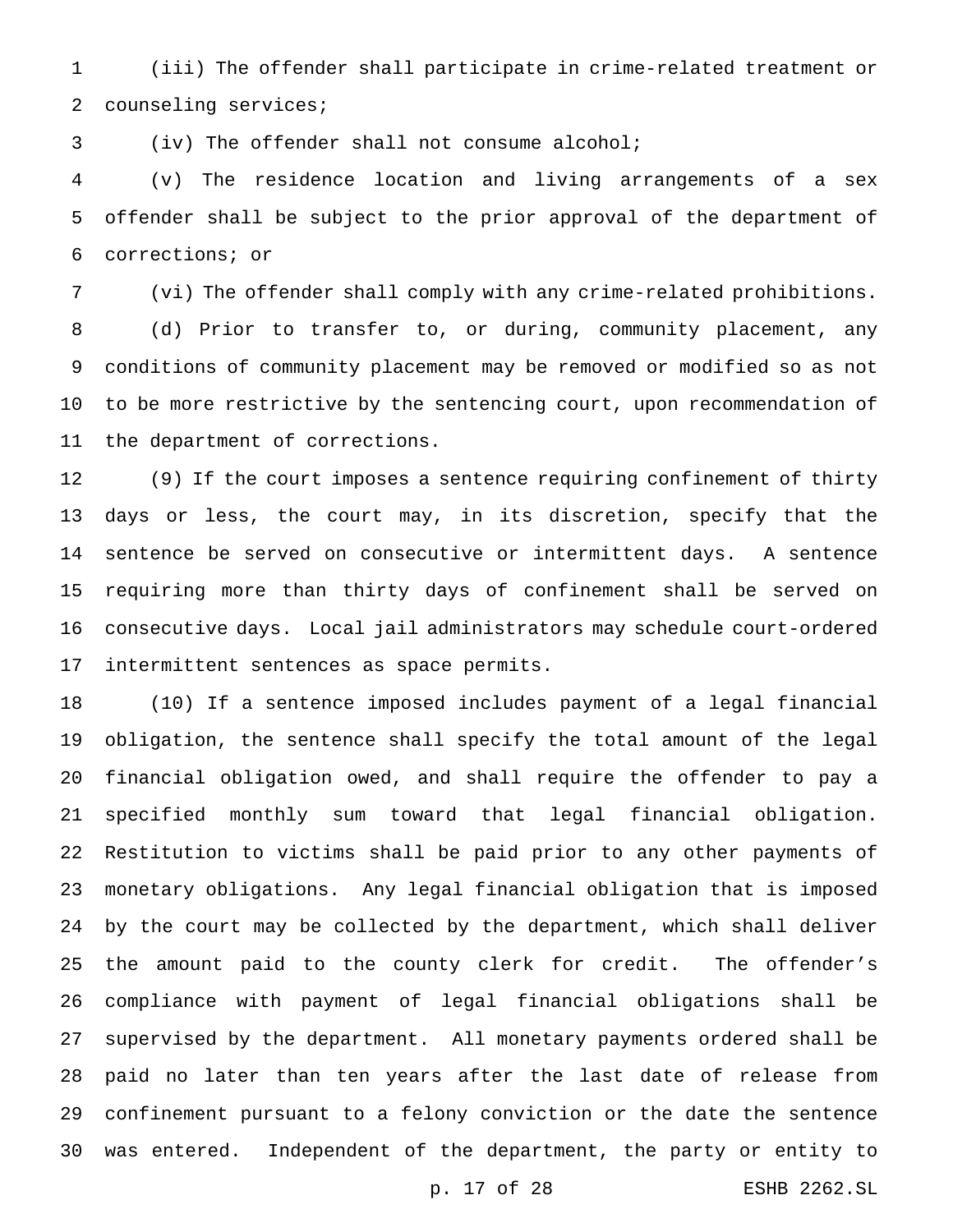whom the legal financial obligation is owed shall have the authority to utilize any other remedies available to the party or entity to collect the legal financial obligation. Nothing in this section makes the department, the state, or any of its employees, agents, or other persons acting on their behalf liable under any circumstances for the payment of these legal financial obligations. If an order includes restitution as one of the monetary assessments, the county clerk shall make disbursements to victims named in the order.

 (11) Except as provided under RCW 9.94A.140(1) and 9.94A.142(1), a court may not impose a sentence providing for a term of confinement or community supervision or community placement which exceeds the statutory maximum for the crime as provided in chapter 9A.20 RCW.

 (12) All offenders sentenced to terms involving community supervision, community service, community placement, or legal financial obligation shall be under the supervision of the secretary of the department of corrections or such person as the secretary may designate and shall follow explicitly the instructions of the secretary including reporting as directed to a community corrections officer, remaining within prescribed geographical boundaries, notifying the community corrections officer of any change in the offender's address or employment, and paying the supervision fee assessment.

 (13) All offenders sentenced to terms involving community supervision, community service, or community placement under the supervision of the department of corrections shall not own, use, or possess firearms or ammunition. Offenders who own, use, or are found to be in actual or constructive possession of firearms or ammunition shall be subject to the appropriate violation process and sanctions. "Constructive possession" as used in this subsection means the power and intent to control the firearm or ammunition. "Firearm" as used in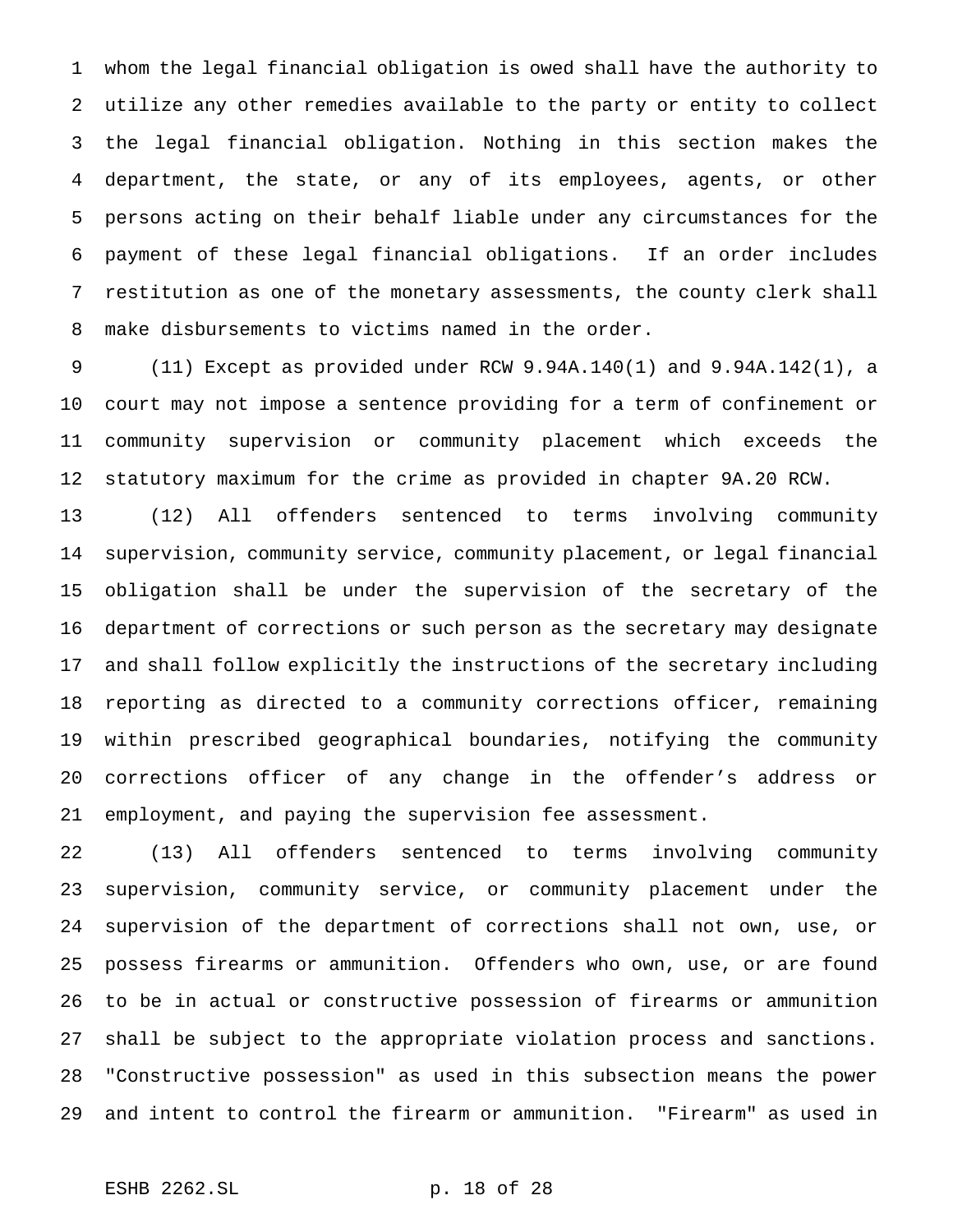this subsection means a weapon or device from which a projectile may be fired by an explosive such as gunpowder.

 (14) The sentencing court shall give the offender credit for all confinement time served before the sentencing if that confinement was solely in regard to the offense for which the offender is being sentenced.

 (15) A departure from the standards in RCW 9.94A.400 (1) and (2) governing whether sentences are to be served consecutively or concurrently is an exceptional sentence subject to the limitations in subsections (2) and (3) of this section, and may be appealed by the defendant or the state as set forth in RCW 9.94A.210 (2) through (6). (16) The court shall order restitution whenever the offender is convicted of a felony that results in injury to any person or damage to or loss of property, whether the offender is sentenced to confinement or placed under community supervision, unless extraordinary circumstances exist that make restitution inappropriate in the court's judgment. The court shall set forth the extraordinary circumstances in the record if it does not order restitution.

 (17) As a part of any sentence, the court may impose and enforce an order that relates directly to the circumstances of the crime for which the offender has been convicted, prohibiting the offender from having any contact with other specified individuals or a specific class of individuals for a period not to exceed the maximum allowable sentence for the crime, regardless of the expiration of the offender's term of community supervision or community placement.

 (18) In any sentence of partial confinement, the court may require the defendant to serve the partial confinement in work release, in a program of home detention, on work crew, or in a combined program of work crew and home detention.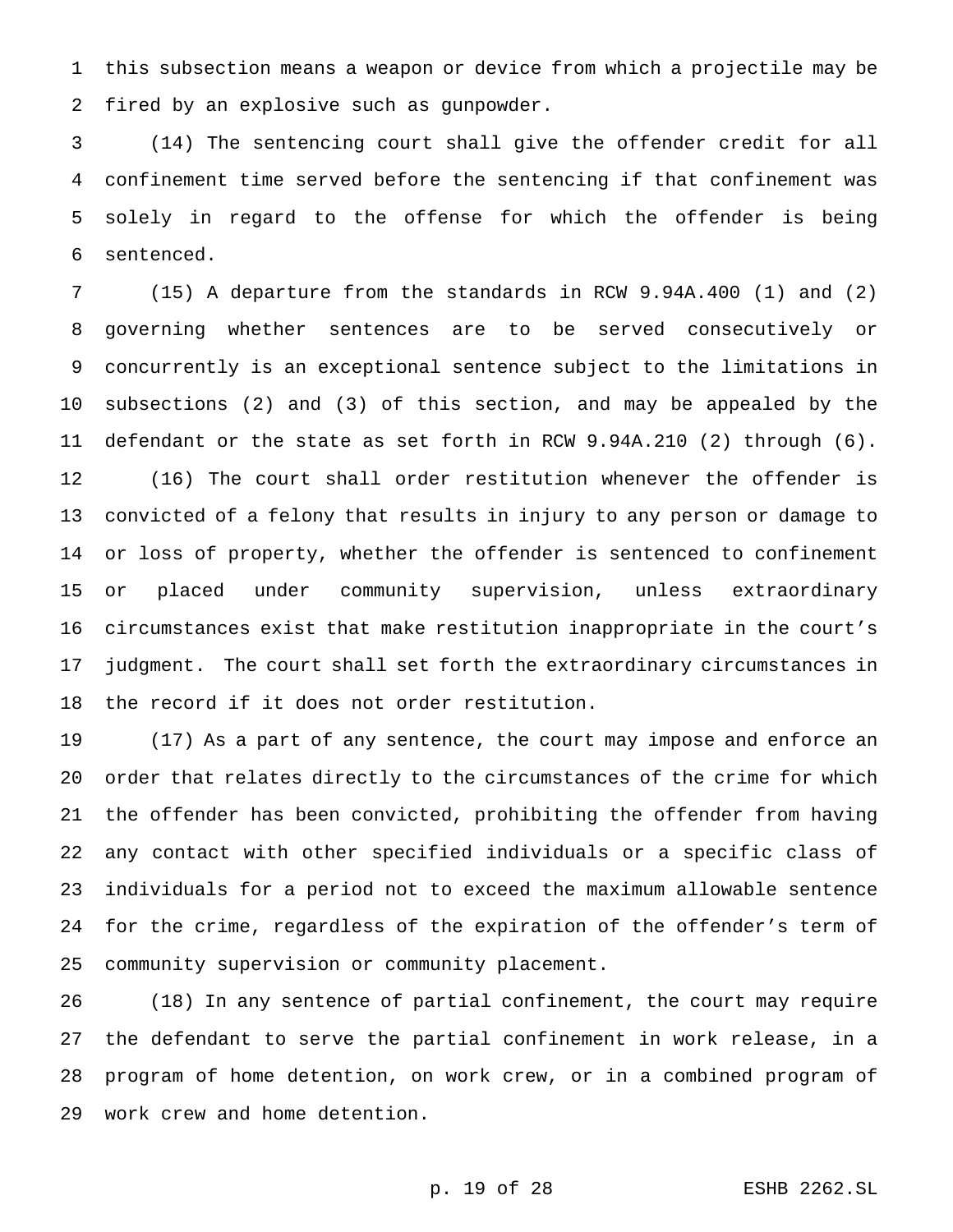(19) All court-ordered legal financial obligations collected by the department and remitted to the county clerk shall be credited and paid where restitution is ordered. Restitution shall be paid prior to any other payments of monetary obligations.

 **Sec. 6.** RCW 13.40.160 and 1990 c 3 s 302 are each amended to read as follows:

 (1) When the respondent is found to be a serious offender, the court shall commit the offender to the department for the standard range of disposition for the offense, as indicated in option A of schedule D-3, RCW 13.40.0357 except as provided in subsection (5) of this section.

 If the court concludes, and enters reasons for its conclusion, that disposition within the standard range would effectuate a manifest injustice the court shall impose a disposition outside the standard range, as indicated in option B of schedule D-3, RCW 13.40.0357. The court's finding of manifest injustice shall be supported by clear and convincing evidence.

 A disposition outside the standard range shall be determinate and shall be comprised of confinement or community supervision, or a combination thereof. When a judge finds a manifest injustice and imposes a sentence of confinement exceeding thirty days, the court shall sentence the juvenile to a maximum term, and the provisions of RCW 13.40.030(2), as now or hereafter amended, shall be used to determine the range. A disposition outside the standard range is appealable under RCW 13.40.230, as now or hereafter amended, by the state or the respondent. A disposition within the standard range is not appealable under RCW 13.40.230 as now or hereafter amended.

 (2) Where the respondent is found to be a minor or first offender, the court shall order that the respondent serve a term of community ESHB 2262.SL p. 20 of 28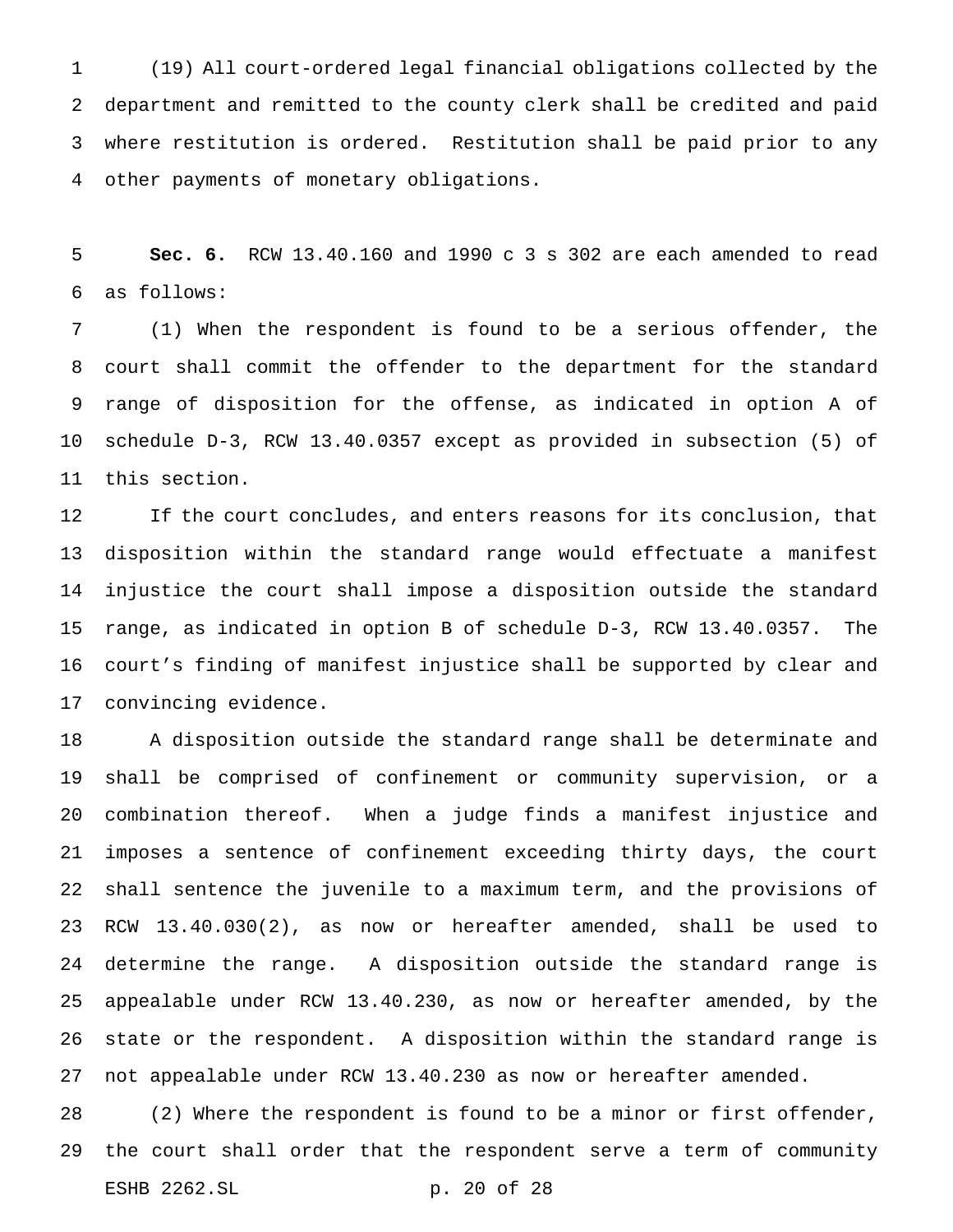supervision as indicated in option A or option B of schedule D-1, RCW 13.40.0357 except as provided in subsection (5) of this section. If the court determines that a disposition of community supervision would effectuate a manifest injustice the court may impose another disposition under option C of schedule D-1, RCW 13.40.0357. Except as provided in subsection (5) of this section, a disposition other than a community supervision may be imposed only after the court enters reasons upon which it bases its conclusions that imposition of community supervision would effectuate a manifest injustice. When a judge finds a manifest injustice and imposes a sentence of confinement exceeding thirty days, the court shall sentence the juvenile to a maximum term, and the provisions of RCW 13.40.030(2), as now or hereafter amended, shall be used to determine the range. The court's finding of manifest injustice shall be supported by clear and convincing evidence.

 Except for disposition of community supervision or a disposition imposed pursuant to subsection (5) of this section, a disposition may be appealed as provided in RCW 13.40.230, as now or hereafter amended, by the state or the respondent. A disposition of community supervision or a disposition imposed pursuant to subsection (5) of this section may not be appealed under RCW 13.40.230 as now or hereafter amended.

 (3) Where a respondent is found to have committed an offense for which the respondent declined to enter into a diversion agreement, the court shall impose a term of community supervision limited to the conditions allowed in a diversion agreement as provided in RCW 13.40.080(2) as now or hereafter amended.

(4) If a respondent is found to be a middle offender:

 (a) The court shall impose a determinate disposition within the standard range(s) for such offense, as indicated in option A of schedule D-2, RCW 13.40.0357 except as provided in subsection (5) of

p. 21 of 28 ESHB 2262.SL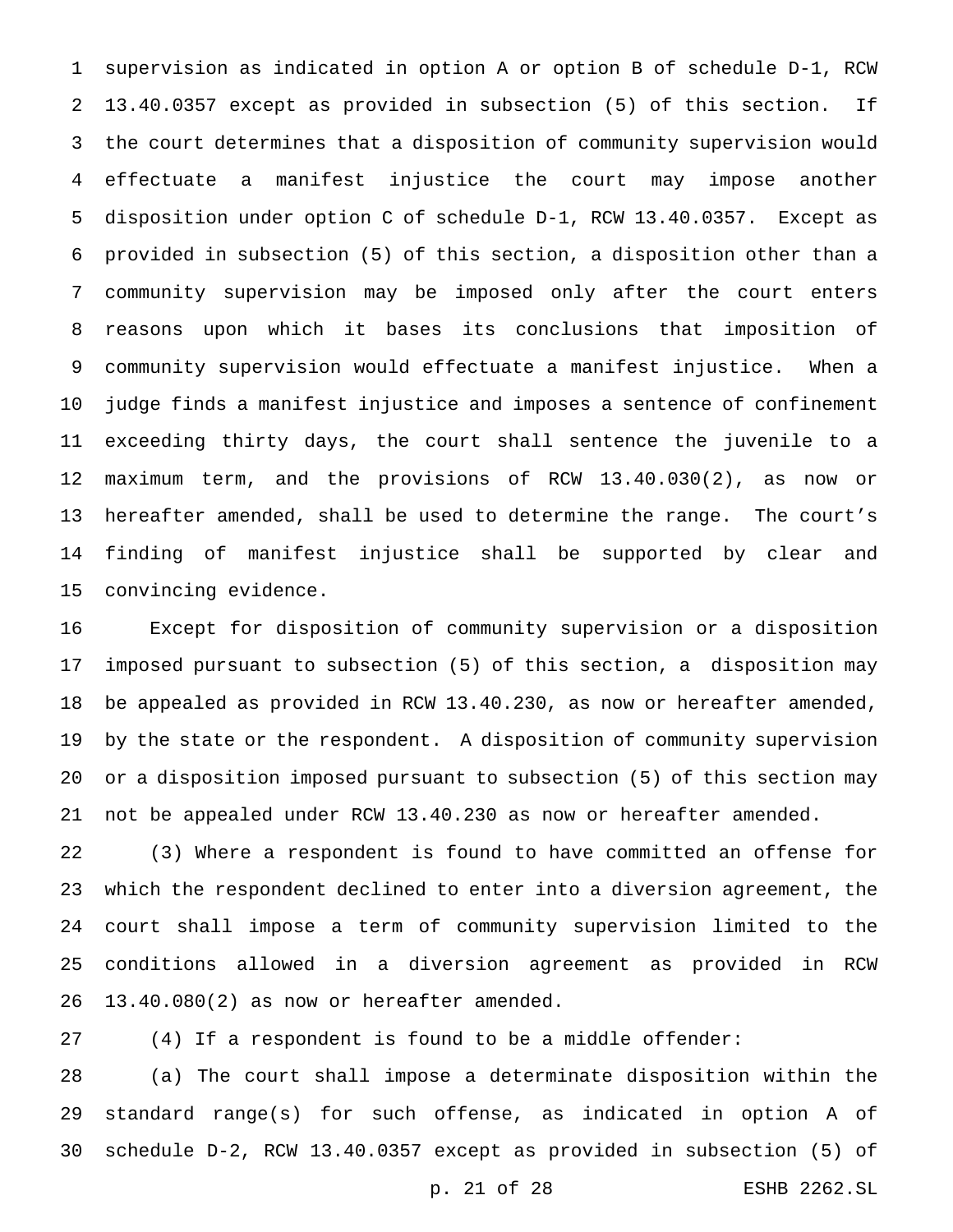this section: PROVIDED, That if the standard range includes a term of confinement exceeding thirty days, commitment shall be to the department for the standard range of confinement; or

 (b) The court shall impose a determinate disposition of community supervision and/or up to thirty days confinement, as indicated in option B of schedule D-2, RCW 13.40.0357 in which case, if confinement has been imposed, the court shall state either aggravating or mitigating factors as set forth in RCW 13.40.150 as now or hereafter amended.

 (c) Only if the court concludes, and enters reasons for its conclusions, that disposition as provided in subsection (4) (a) or (b) of this section would effectuate a manifest injustice, the court shall sentence the juvenile to a maximum term, and the provisions of RCW 13.40.030(2), as now or hereafter amended, shall be used to determine the range. The court's finding of manifest injustice shall be supported by clear and convincing evidence.

 (d) A disposition pursuant to subsection (4)(c) of this section is appealable under RCW 13.40.230, as now or hereafter amended, by the state or the respondent. A disposition pursuant to subsection (4) (a) or (b) of this section is not appealable under RCW 13.40.230 as now or hereafter amended.

 (5) When a serious, middle, or minor first offender is found to have committed a sex offense, other than a sex offense that is also a serious violent offense as defined by RCW 9.94A.030, and has no history of a prior sex offense, the court, on its own motion or the motion of the state or the respondent, may order an examination to determine whether the respondent is amenable to treatment.

 The report of the examination shall include at a minimum the following: The respondent's version of the facts and the official version of the facts, the respondent's offense history, an assessment ESHB 2262.SL p. 22 of 28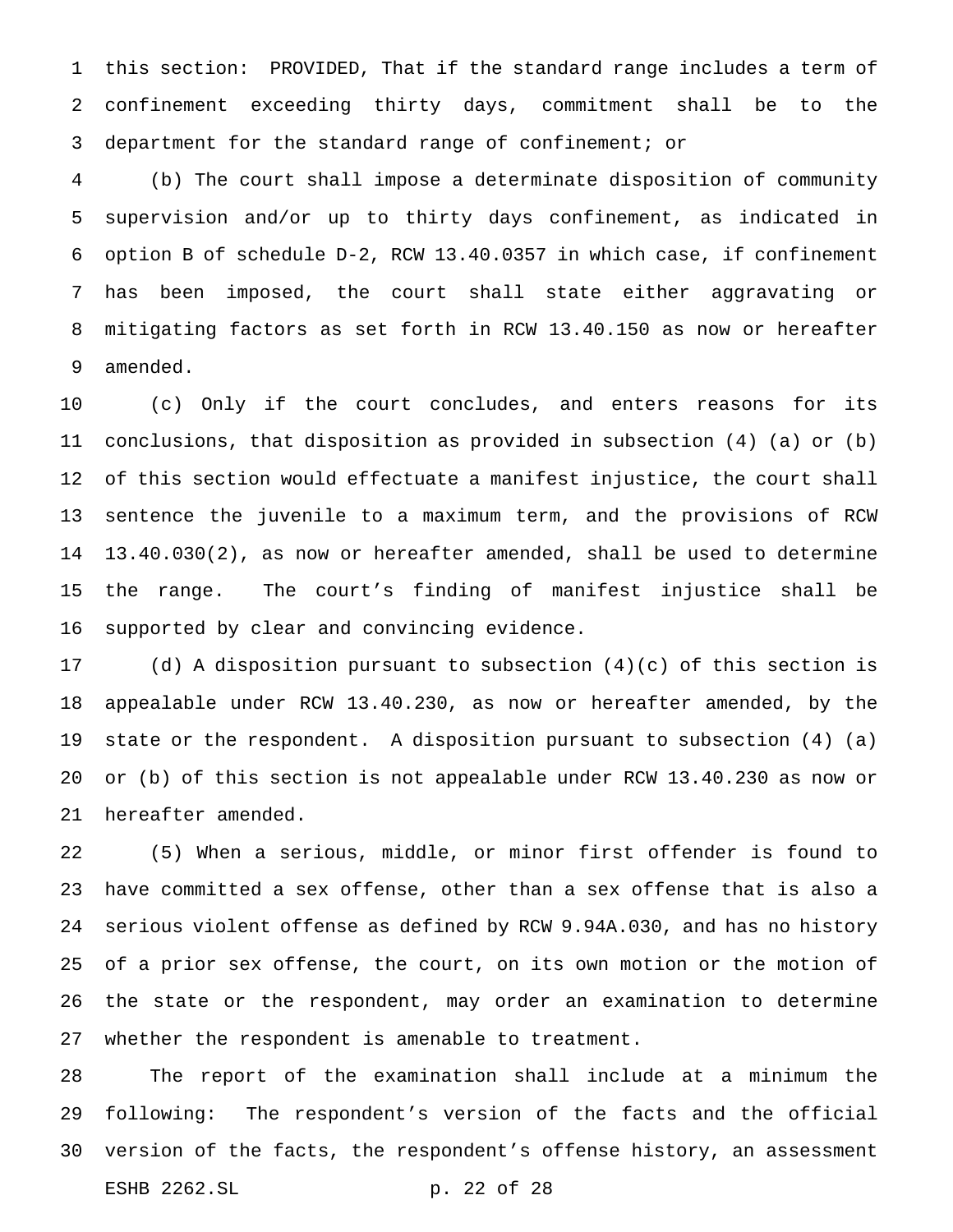of problems in addition to alleged deviant behaviors, the respondent's social, educational, and employment situation, and other evaluation measures used. The report shall set forth the sources of the evaluator's information.

 The examiner shall assess and report regarding the respondent's amenability to treatment and relative risk to the community. A proposed treatment plan shall be provided and shall include, at a minimum:

 (a)(i) Frequency and type of contact between the offender and therapist;

 (ii) Specific issues to be addressed in the treatment and 12 description of planned treatment modalities;

 (iii) Monitoring plans, including any requirements regarding living conditions, lifestyle requirements, and monitoring by family members, legal guardians, or others;

(iv) Anticipated length of treatment; and

(v) Recommended crime-related prohibitions.

 The court on its own motion may order, or on a motion by the state shall order, a second examination regarding the offender's amenability to treatment. The evaluator shall be selected by the party making the motion. The defendant shall pay the cost of any second examination ordered unless the court finds the defendant to be indigent in which case the state shall pay the cost.

 After receipt of reports of the examination, the court shall then consider whether the offender and the community will benefit from use of this special sex offender disposition alternative and consider the victim's opinion whether the offender should receive a treatment disposition under this section. If the court determines that this special sex offender disposition alternative is appropriate, then the court shall impose a determinate disposition within the standard range

p. 23 of 28 ESHB 2262.SL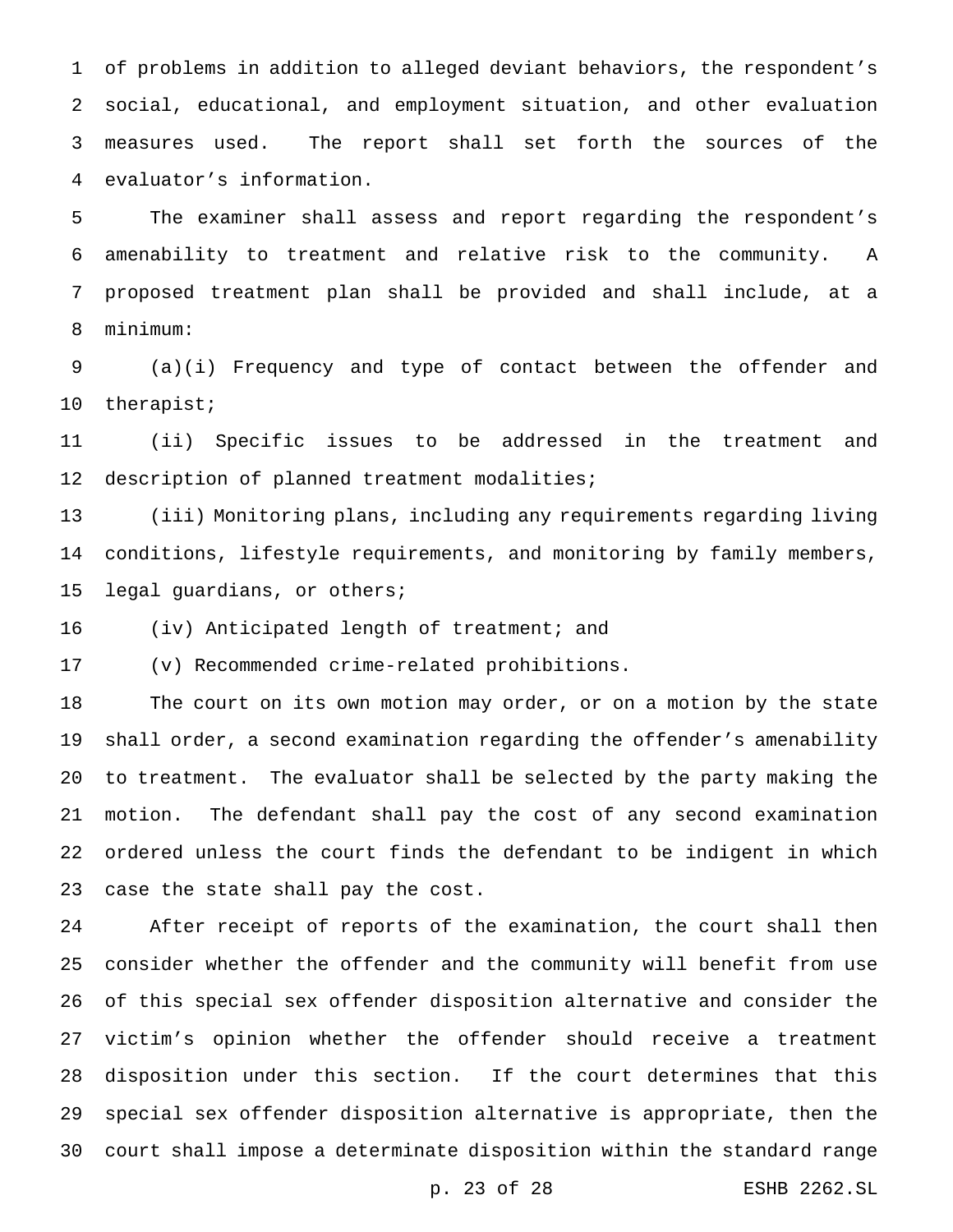for the offense, and the court may suspend the execution of the disposition and place the offender on community supervision for up to two years. As a condition of the suspended disposition, the court may impose the conditions of community supervision and other conditions, including up to thirty days of confinement and requirements that the offender do any one or more of the following:

 (b)(i) Devote time to a specific education, employment, or occupation;

 (ii) Undergo available outpatient sex offender treatment for up to two years, or inpatient sex offender treatment not to exceed the standard range of confinement for that offense. A community mental health center may not be used for such treatment unless it has an appropriate program designed for sex offender treatment. The respondent shall not change sex offender treatment providers or treatment conditions without first notifying the prosecutor, the probation counselor, and the court, and shall not change providers without court approval after a hearing if the prosecutor or probation counselor object to the change;

 (iii) Remain within prescribed geographical boundaries and notify the court or the probation counselor prior to any change in the offender's address, educational program, or employment;

 (iv) Report to the prosecutor and the probation counselor prior to any change in a sex offender treatment provider. This change shall 24 have prior approval by the court;

(v) Report as directed to the court and a probation counselor;

 (vi) Pay all court-ordered legal financial obligations, perform community service, or any combination thereof; or

 (vii) Make restitution to the victim for the cost of any counseling reasonably related to the offense.

# ESHB 2262.SL p. 24 of 28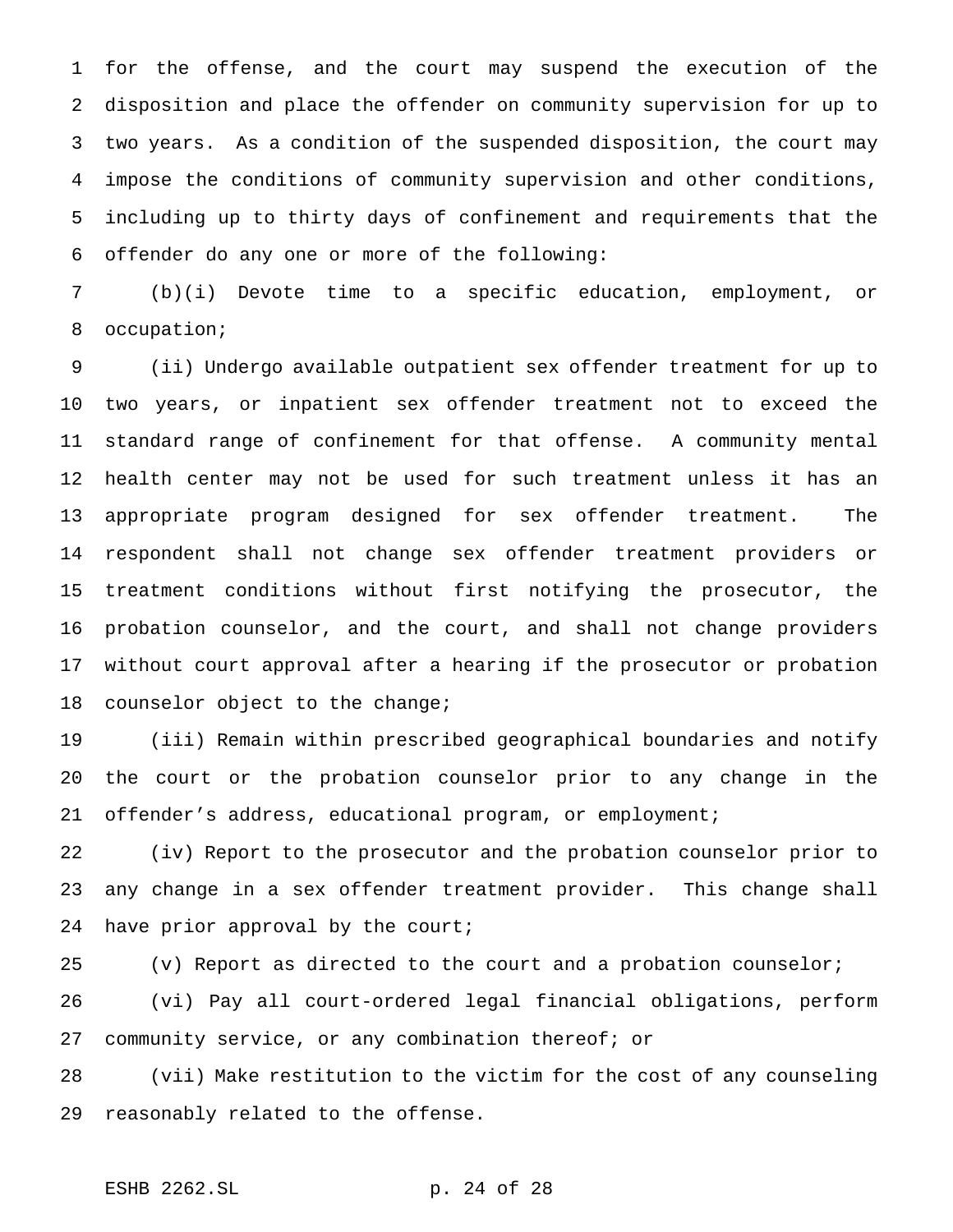The sex offender treatment provider shall submit quarterly reports on the respondent's progress in treatment to the court and the parties. The reports shall reference the treatment plan and include at a minimum the following: Dates of attendance, respondent's compliance with requirements, treatment activities, the respondent's relative progress in treatment, and any other material specified by the court at the time of the disposition.

 At the time of the disposition, the court may set treatment review hearings as the court considers appropriate.

10 Except as provided in this subsection (5), after July 1, 1991, examinations and treatment ordered pursuant to this subsection shall only be conducted by sex offender treatment providers certified by the 13 department of health pursuant to chapter 18.155 RCW. A sex offender 14 therapist who examines or treats a juvenile sex offender pursuant to this subsection does not have to be certified by the department of health pursuant to chapter 18.155 RCW if the court finds that: (A) The 17 offender has already moved to another state or plans to move to another 18 state for reasons other than circumventing the certification 19 requirements; (B) no certified providers are available for treatment 20 within a reasonable geographical distance of the offender's home; and 21 (C) the evaluation and treatment plan comply with this subsection  $(5)$ 22 and the rules adopted by the department of health.

 If the offender violates any condition of the disposition or the court finds that the respondent is failing to make satisfactory progress in treatment, the court may revoke the suspension and order execution of the sentence. The court shall give credit for any confinement time previously served if that confinement was for the offense for which the suspension is being revoked.

 For purposes of this section, "victim" means any person who has sustained emotional, psychological, physical, or financial injury to

p. 25 of 28 ESHB 2262.SL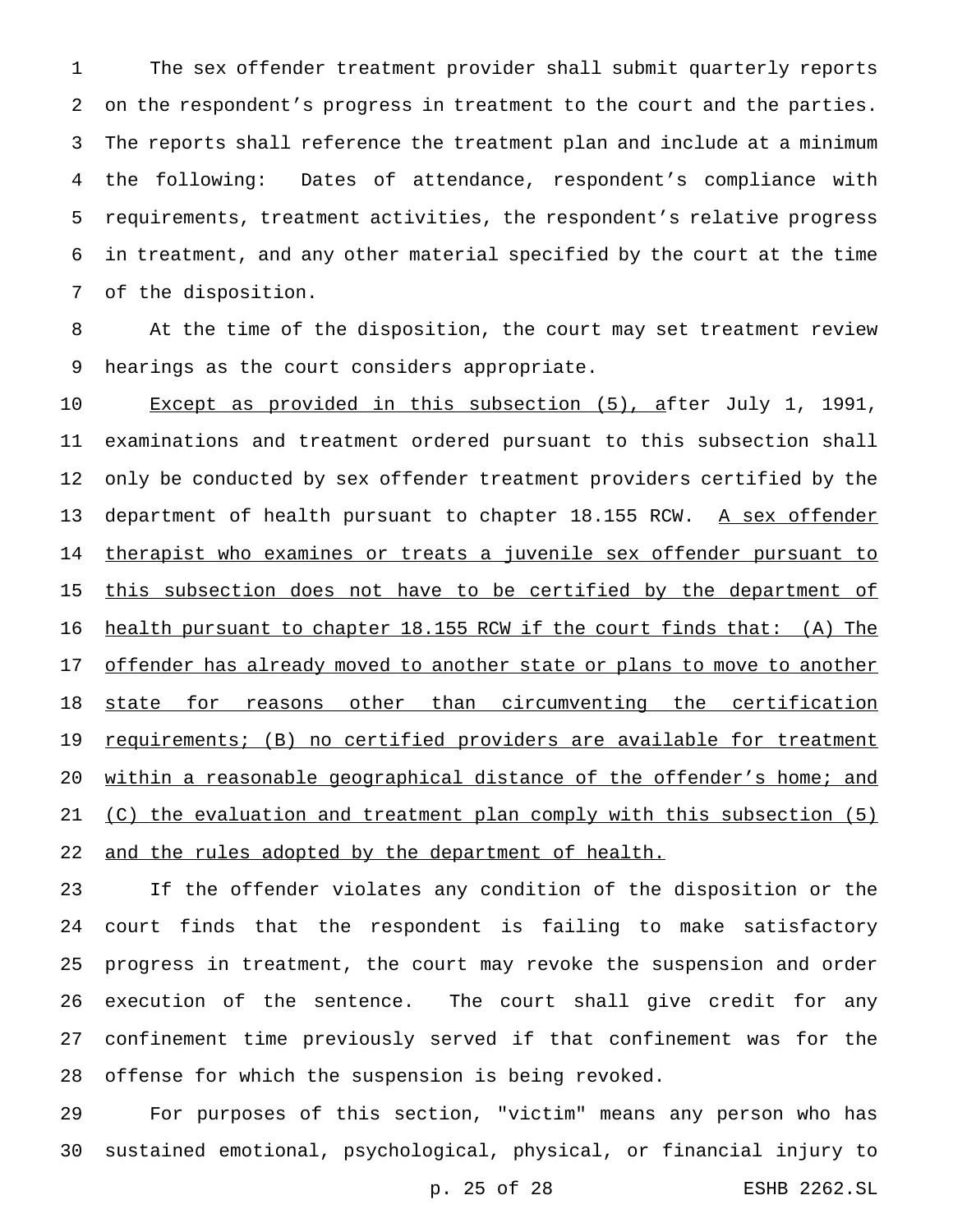person or property as a direct result of the crime charged. "Victim" may also include a known parent or guardian of a victim who is a minor child unless the parent or guardian is the perpetrator of the offense. (6) Whenever a juvenile offender is entitled to credit for time spent in detention prior to a dispositional order, the dispositional order shall specifically state the number of days of credit for time served.

 (7) Except as provided for in subsection (5) of this section, the court shall not suspend or defer the imposition or the execution of the disposition.

 (8) In no case shall the term of confinement imposed by the court at disposition exceed that to which an adult could be subjected for the same offense.

 **Sec. 7.** RCW 71.09.090 and 1990c3s 1009 are each amended to read as follows:

 (1) If the secretary of the department of social and health services determines that the person's mental abnormality or personality 18 disorder has so changed that the person is not likely to ((commit)) 19 engage in predatory acts of sexual violence if released, the secretary shall authorize the person to petition the court for release. The petition shall be served upon the court and the prosecuting attorney. The court, upon receipt of the petition for release, shall within forty-five days order a hearing. The prosecuting attorney or the attorney general, if requested by the county, shall represent the state, and shall have the right to have the petitioner examined by an expert or professional person of his or her choice. The hearing shall be before a jury if demanded by either the petitioner or the prosecuting attorney or attorney general. The burden of proof shall be upon the prosecuting attorney or attorney general to show beyond a ESHB 2262.SL p. 26 of 28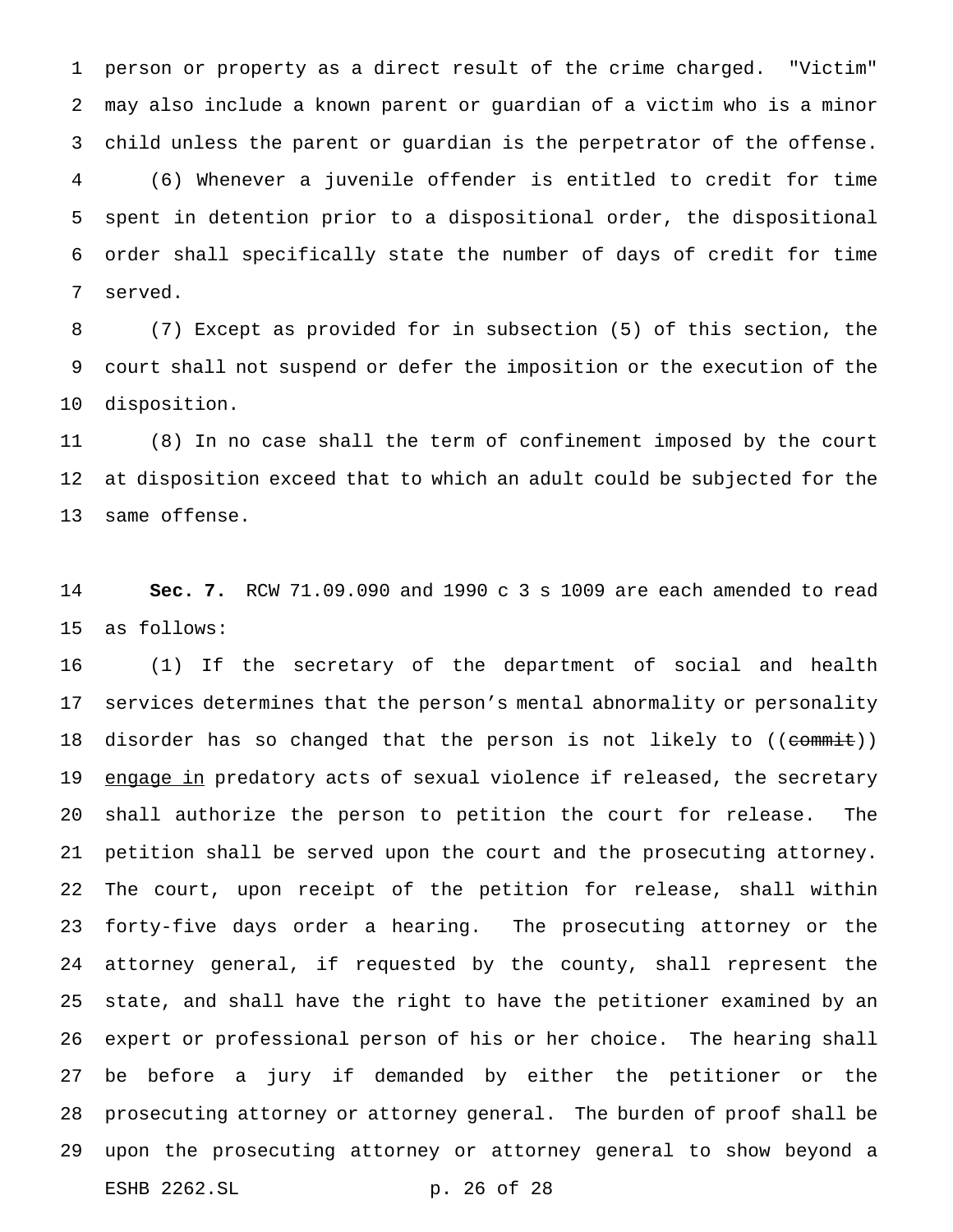reasonable doubt that the petitioner's mental abnormality or personality disorder remains such that the petitioner is not safe to be 3 at large and that if discharged is likely to ((commit)) engage in predatory acts of sexual violence.

 (2) Nothing contained in this chapter shall prohibit the person from otherwise petitioning the court for discharge without the secretary's approval. The secretary shall provide the committed person with an annual written notice of the person's right to petition the court for release over the secretary's objection. The notice shall contain a waiver of rights. The secretary shall forward the notice and waiver form to the court with the annual report. If the person does not affirmatively waive the right to petition, the court shall set a show cause hearing to determine whether facts exist that warrant a hearing on whether the person's condition has so changed that he or she is safe to be at large. The committed person shall have a right to have an attorney represent him or her at the show cause hearing but the person is not entitled to be present at the show cause hearing. If the court at the show cause hearing determines that probable cause exists to believe that the person's mental abnormality or personality disorder 20 has so changed that the person is safe to be at large and  $((\overline{\text{with}}))$  is 21 not likely to engage in predatory acts of sexual violence if discharged, then the court shall set a hearing on the issue. At the hearing, the committed person shall be entitled to be present and to the benefit of all constitutional protections that were afforded to the person at the initial commitment proceeding. The prosecuting attorney or the attorney general if requested by the county shall represent the state and shall have a right to a jury trial and to have the committed person evaluated by experts chosen by the state. The committed person shall also have the right to have experts evaluate him or her on his or her behalf and the court shall appoint an expert if the person is

p. 27 of 28 ESHB 2262.SL